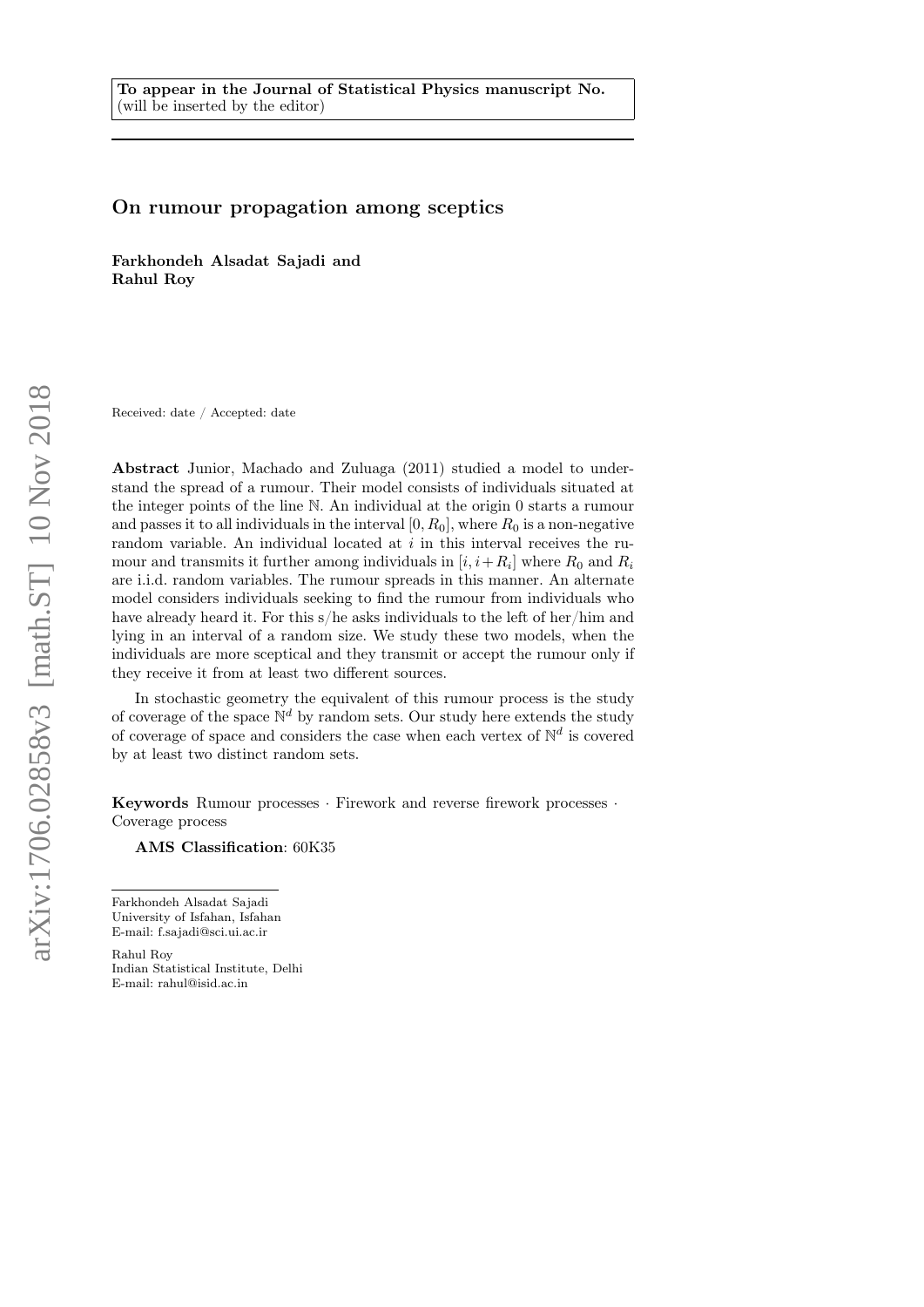## 1 Introduction

Gilbert (1961) introduced a model of transmission of information. This model consisted of a signal being transmitted through a relay of transmitters to its recipient. Variants of this process were later introduced and described in Maki and Thompson (1973). Two such versions are the Poisson Boolean model and the rumour processes. We briefly describe these processes here and indicate some literature connected with them.

Poisson Boolean model: The Poisson Boolean model consists of a homogenous Poisson point process  $\Xi := (\xi_1, \xi_2, \ldots)$  on  $\mathbb{R}^d$  of intensity  $\lambda$ . Along with this is an independent collection of i.i.d. positive real valued random variables  $\{\rho_1, \rho_2, \ldots\}$ . The covered region of the Boolean model is defined to be the random set  $C := \bigcup_{i=1}^{\infty} B(\xi_i, \rho_i)$ , where  $B(\xi, \rho)$  is the closed ball centred at  $\xi$  and of radius  $\rho$  in the Euclidean norm.

This Boolean model is used to study coverage properties of space in stochastic geometry. Matheron (1968) used this Boolean model to study natural images and their occlusion. Later, other geometric properties were studied, see e.g., Hall (1988) and Chiu, Stoyan, Kendall and Mecke (2013) for further details. Kertesz and Vicsek (1982) picked up this model as a natural extension on the continuum space  $\mathbb{R}^d$  of unoriented bond/site percolation in physics. The percolation parameter being the intensity  $\lambda$  with the radius random variables  $\rho_1, \rho_2, \ldots$  being either constants or of a fixed distribution. A review of the mathematical details of this percolation model and its variant, the random connection model, may be seen in Meester and Roy (1996) and Penrose (2003). Gupta and Kumar (1998) used this model to study questions of signalto-interference-ratio (SINR) and other such problems in wireless transmission, see Franciscceti and Meester (2007) for a review.

Rumour process: Sudbury (1985) started the mathematical study of this variant of the information-transmission model introduced in Maki and Thompson (1973). Subsequently, Junior, Machado and Zuluaga (2011) christened this model as the 'firework process' and introduced a different variant the 'reverse firework process'. Both these models are defined on a discrete graph as opposed to the Boolean model. For convenience we describe them for the non-negative integer line N.

Firework process: The homogenous firework process consists of a sequence of non-negative integer valued i.i.d. random variables  $\{R_i : i \geq 0\}$ . At time 0 the origin starts a rumour and passes it onto all individuals in the interval  $[0, R_0]$ , and at time t, all individuals who heard the rumour for the first time at time  $t-1$  spread the rumour, with the individual at site j spreading it among all individuals in the region  $[j, j + R_j]$ . Note that allowing  $\mathbb{P}{R_i = 0} > 0$ ensures that there are individuals who are inactive. The heterogeneous firework process removes the restriction on the random variables  $\{R_i : i \geq 0\}$  of being identically distributed.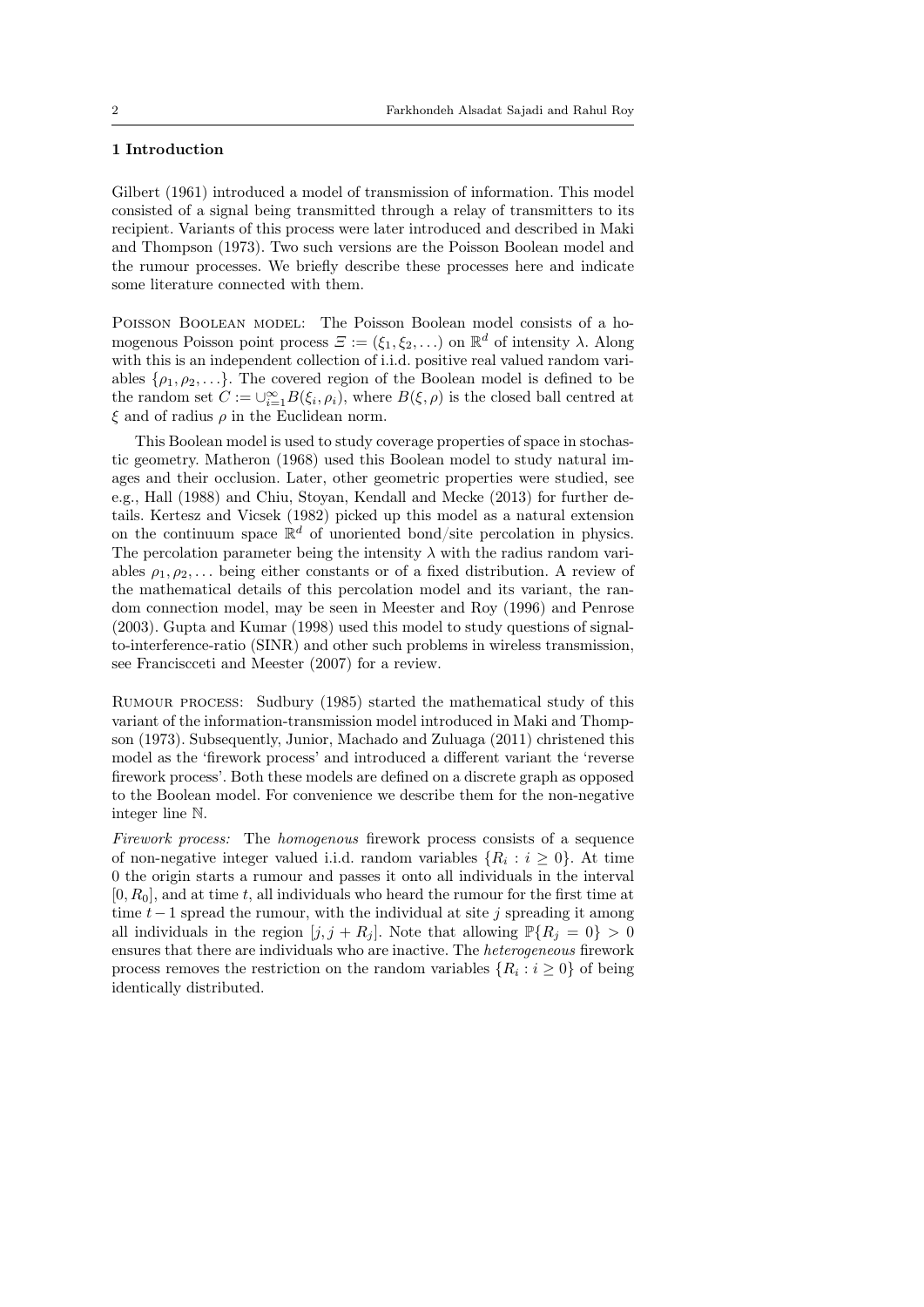Reverse firework process: The reverse firework process consists of the origin who knows the rumour at time 0, and at time  $t$  an individual located at site  $j$ listens to individuals in the interval  $[j-R_j, j]$ . If there is an individual at a site in this interval who has heard the rumour by time  $t - 1$ , then the individual at site j gets to know the rumour. Here the random variables  $\{R_i : i \geq 0\}$  are as before, and accordingly we have a homogenous or heterogeneous version of the model.

Both these models have been extensively studied as models for spread of information on networks. Gallo, Garcia, Junior and Rodríguez (2014) exploit a relationship between the rumour processes and a specific discrete time renewal process to obtain various results. Junior, Machado and Zuluaga (2014) study a version of the firework process on homogeneous trees. Bertacchi and Zucca (2013) study these processes in a random environment. Junior, Machado and Ravishankar (2016) summarises the current state of the research on these topics.

In this paper, we study the spread of rumours among sceptics. Sceptics being those individuals who need at least 2 different individuals from whom they receive the rumour before transmitting/accepting. The results are valid for sceptics who need the information from k or more sources for acceptance or transmission, however for the sake of simplicity we restrict ourselves to  $k = 2$ .

For Boolean models vis-à-vis coverage of space, Athreya, Roy and Sarkar (2004) introduced a notion of 'eventual coverage' which, for 1-dimension, is equivalent to the notion of percolation of the firework process as will be explained in the next section. This study was not restricted to the half-line, but more generally to a quadrant in  $d$ -dimensional space. Our paper extends this study to 'double coverage', i.e., the region in the quadrant which is covered by at least 2 distinct random sets.

In the next section we present the formal set-up of the questions we study, and state the results. In Sections 3 and 4 we prove the propositions, and in Section 5 we state and explain in brief the version of the coverage result for the Poisson Boolean model.

## 2 The models and the statement of results

We present an alternate but equivalent formulation of the homogenous firework and the reverse firework processes. Let  $X_1, X_2, \ldots$  be i.i.d. Bernoulli  $(p)$ random variables, i.e.,

$$
X_{\mathbf{i}} = \begin{cases} 1 & \text{with probability } p \\ 0 & \text{with probability } 1 - p. \end{cases} \tag{1}
$$

Also let  $\{\rho_i : i \geq 1\}$  be a collection of i.i.d. N valued random variables, independent of the collection  $\{X_i : i \geq 1\}$ . Let  $\rho$  denote a generic random variable with the same distribution as  $\rho_i$ . In addition, let  $\rho_0$  be an independent N valued random variable, independent of the collections  $\{X_i : i \geq 1\}$  and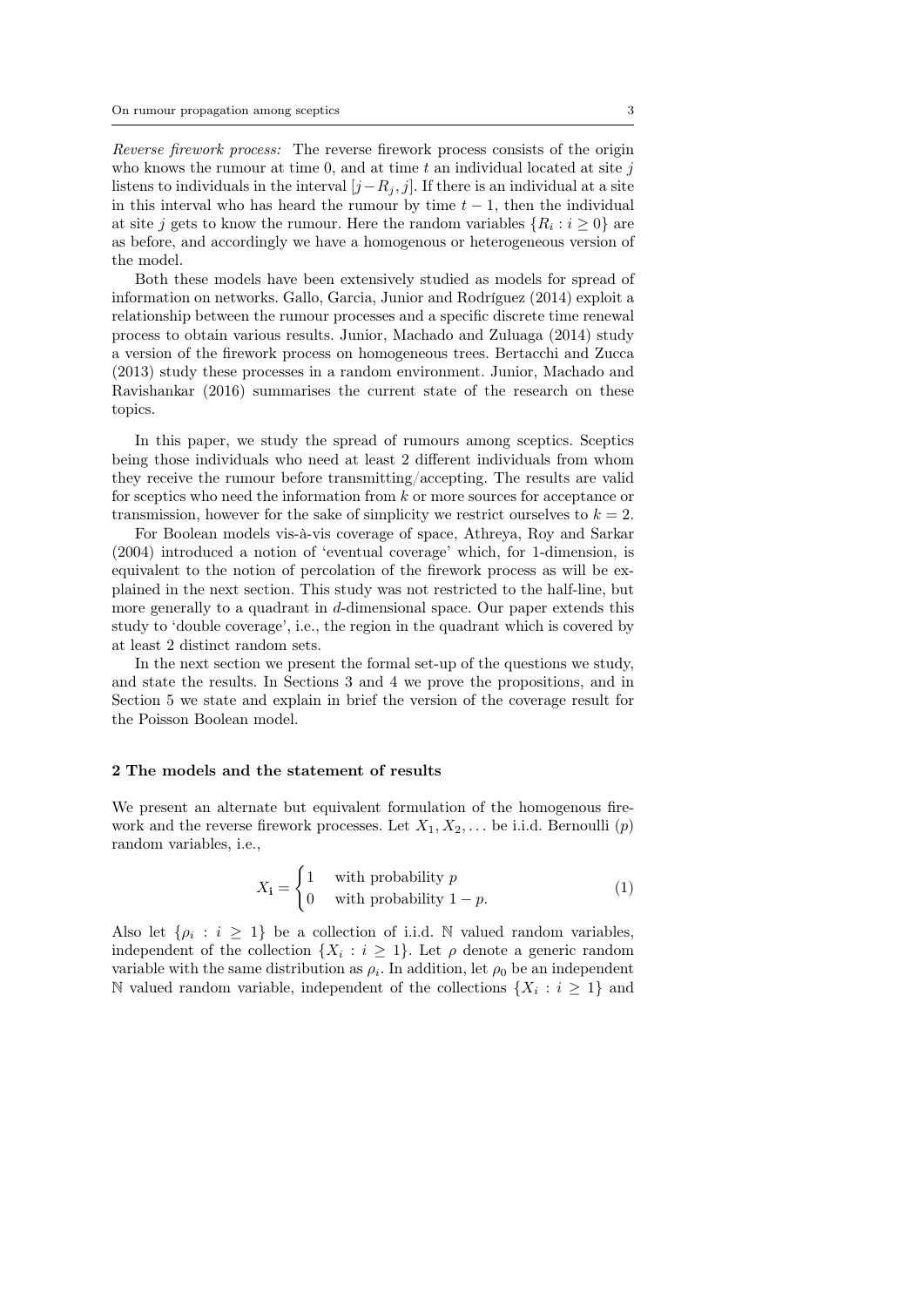$\{\rho_i : i \geq 1\}$ , with  $\rho_0$  having the same distribution as  $\rho$ . Taking  $X_0 \equiv 1$ , consider the regions

<span id="page-3-1"></span>
$$
C := \bigcup_{\{i \ge 0: X_i = 1\}} [i, i + \rho_i],
$$
  
\n
$$
C_{\text{rev}} := \bigcup_{\{i \ge 0: X_i = 1\}} [i - \rho_i, i].
$$
\n(2)

The firework processes presented in the earlier section may be seen to be equivalent to this formulation by taking  $p = \mathbb{P}{R_0 > 0}$  and  $\rho$  to have the same distribution as that of  $R_0|R_0 > 0$ .

<span id="page-3-0"></span>Remark 1 A simple argument using Kolmogorov's 0-1 law yields that C (or  $C_{\text{rev}}$ ) being an unbounded connected region with positive probability is equivalent to C (or  $C_{\text{rev}}$ ) containing a region  $[t, \infty)$ , for some  $t \ge 1$  with probability 1.

We study the spread of the rumour among sceptics. If individual at  $i$  receives the rumour from at least two distinct sources, then s/he transmits it to all individuals in the region  $[i, i + \rho_i]$ , i.e.,

- (A) for the firework process, there are two individuals at j and k (say) with  $j \neq k, X_j = X_k = 1$  and  $-1 \leq j, k < i$  such that  $i \in [j, j + \rho_j] \cap [k, k + \rho_k]$ ; here we assume that there is an individual at location −1, who spreads the rumour in the region  $[-1, -1+\rho_{-1}]$ , where  $\rho_0$  and  $\rho_{-1}$  are two independent random variables, independent of all other random variables, and each having the same distribution and  $X_0 = X_{-1} \equiv 1$ ;
- (B) for the reverse firework process, there are two individuals at j and k (say) with  $j \neq k$ ,  $X_j = X_k = 1$  and  $-1 \leq j, k < i$  such that  $j, k \in [i - \rho_i, i],$ where  $\rho_0$  and  $\rho_{-1}$  are two independent random variables, independent of all other random variables, and each having the same distribution as  $\rho$  and  $X_0 = X_{-1} \equiv 1.$

<span id="page-3-2"></span>Towards this end we define the regions

$$
D := \{x \in \mathbb{R} : \text{there exist } j, k \ge -1 \text{ with } j \ne k, X_j = X_k = 1
$$
  
and  $x \in ([j, j + \rho_j] \cap [k, k + \rho_k])\},$   

$$
D_{\text{rev}} := \{x \in \mathbb{R}_+ : x \in [i - \rho_i, i] \text{ for some } i \text{ with } X_i = 1 \text{ and there exist}
$$

$$
-1 \le j \ne k < i \text{ with } X_j = X_k = 1 \text{ and } j, k \in [i - \rho_i, i]\}.
$$
 (3)

<span id="page-3-3"></span>We look for conditions on the processes  $\{X_i : i \geq 1\}$  and  $\{\rho_i : i \geq 1\}$  such that the regions  $D$  and  $D_{\text{rev}}$  are unbounded connected regions with positive probability.

*Remark 2* In the set-up  $(A)$  (or in  $(B)$ ), as in the case of rumour propagation in C (or  $C_{\text{rev}}$ ), a simple argument using Kolmogorov's 0-1 law yields that D (or  $D_{\text{rev}}$ ) being an unbounded connected region with positive probability is equivalent to D (or  $D_{\text{rev}}$ ) containing a region  $[t,\infty)$ , for some  $t \geq 1$  with probability 1. Remark [5](#page-8-0) given in the next section spells out the details.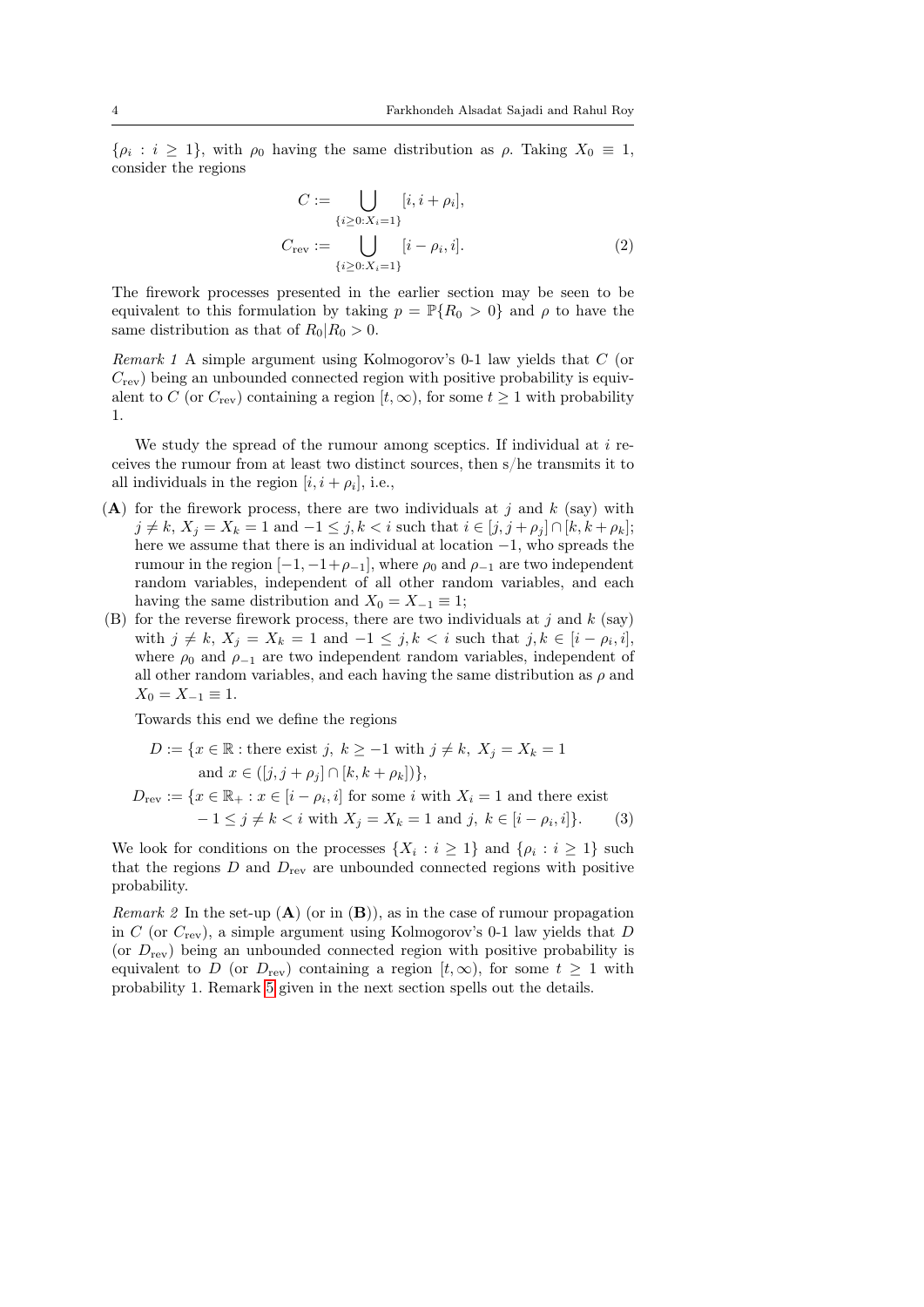Thus we define

Definition 1 The firework process (respectively, reverse firework process) percolates among sceptics if, with probability 1,  $D$  (respectively,  $D_{\text{rev}}$ ) contains a region  $[t, \infty)$ , for some  $t \geq 1$ .

<span id="page-4-2"></span>Remark 3 Using this equivalent definition obtained by the tail event properties allows us to study the model without considering the influence of the two initiators  $X_{-1}$  and  $X_0$ . Indeed their influence will only be upto max $\{\rho_{-1}, \rho_0\}$ .

<span id="page-4-0"></span>Proposition 1 Let

$$
l:=\liminf_{j\to\infty}j\mathbb{P}(\rho\geq j)>1\ and\ L:=\limsup_{j\to\infty}j\mathbb{P}(\rho\geq j)<\infty.
$$

We have that the firework process given in  $(A)$  percolates among sceptics if  $p > 1/l$  and does not percolate if  $p < 1/L$ , i.e.,

<span id="page-4-1"></span>
$$
\mathbb{P}\{D \supseteq [t,\infty) \text{ for some finite } t\} = \begin{cases} 1 & \text{if } p > 1/l \\ 0 & \text{if } p < 1/L. \end{cases}
$$

For the reverse firework process we have

**Proposition 2** For  $p > 0$ , the reverse firework process given in  $(B)$  percolates among sceptics if and only if  $\mathbb{E}(\rho) = \infty$ , and, in case percolation occurs  $\mathbb{P}\{D_{rev}=\mathbb{N}^d\}=1.$ 

We note here that these are the same conditions that Junior, Machado and Zuluaga (2011) obtain for percolation among 'non-sceptical' individuals. Indeed, the above propositions also go through among more radical sceptics, i.e. if individuals need to receive the rumour from  $k \geq 1$  distinct sources before they transmit/believe the rumour.

As noted in the review article Junior, Machado and Ravishankar (2016), the above model is related to the study of coverage processes in stochastic geometry. Athreya, Roy and Sarkar (2004) introduce a notion of 'eventual coverage' which, for 1-dimension, is identical to the equivalent formulation of the percolation of rumour process as given in Remark [1.](#page-3-0) We state the model in brief here and present the results obtained. Their formulation considers  $\{X_i : i \in \mathbb{N}^d\}$  to be a collection of i.i.d. Bernoulli (p) random variables and  $\{\rho_i : i \in \mathbb{N}^d\}$  a collection of i.i.d. N valued random variables, independent of the collection  $\{X_i : i \in \mathbb{N}^d\}$ . Let  $\rho$  denote a generic random variable with the same distribution as  $\rho_i$  and

$$
\mathbf{C} := \cup_{\{\mathbf{i}: X_\mathbf{i} = 1\}} (\mathbf{i} + [0, \rho_\mathbf{i}]^d)
$$

denote the *covered region* of  $\mathbb{N}^d$ ; here and subsequently  $\mathbf{i} + [0, \rho_i]^d = [i_1, i_1 +$  $\rho_{\mathbf{i}} \times \cdots \times [i_d, i_d + \rho_{\mathbf{i}}],$  where  $\mathbf{i} = (i_1, \ldots, i_d).$ 

**Definition 2**  $\mathbb{N}^d$  is eventually covered if there exists  $\mathbf{t} \in \mathbb{N}^d$  such that  $\mathbf{t} + \mathbb{N}^d \subseteq$ C.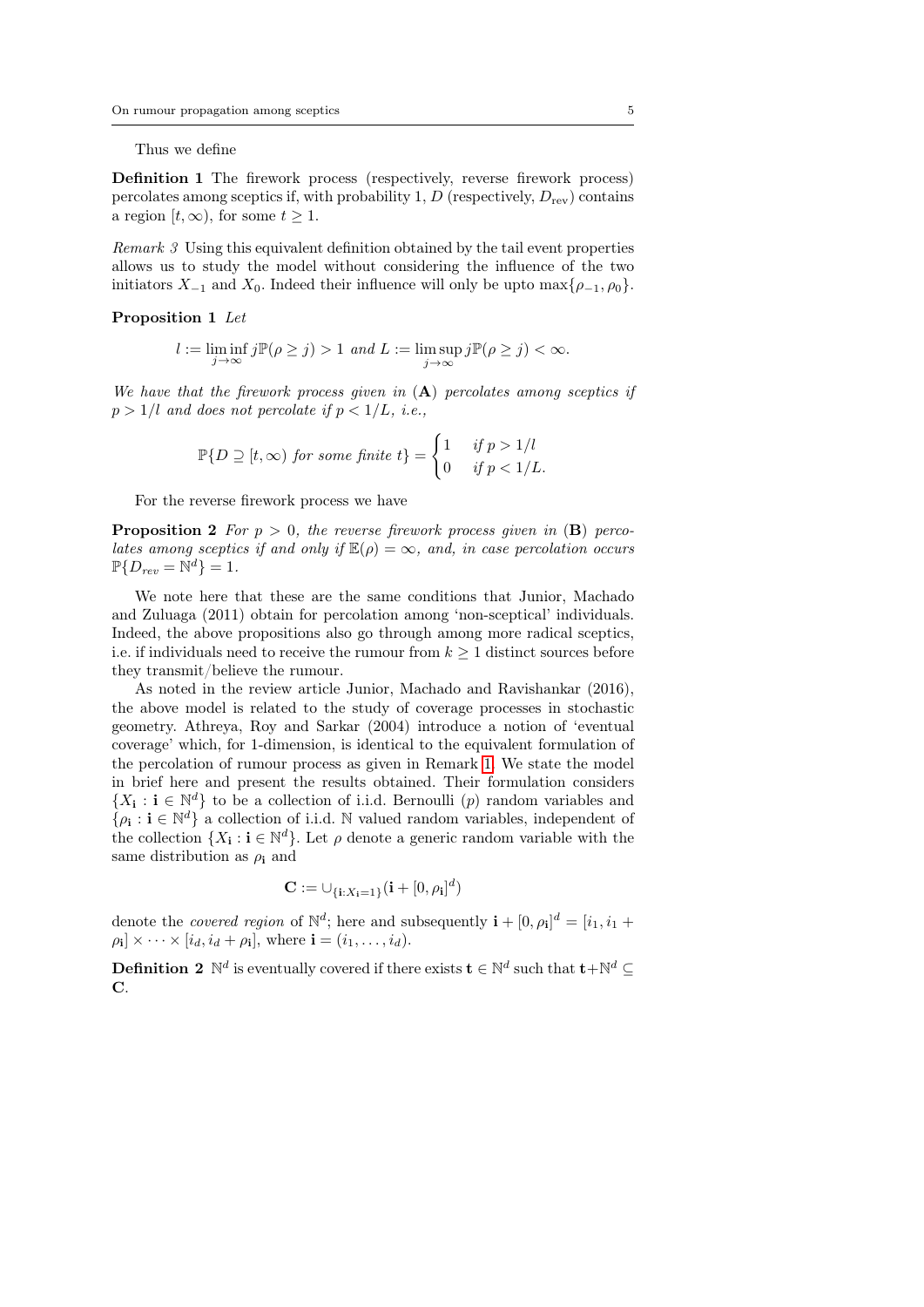Remark 4 From Remark [1,](#page-3-0) the above definition may be seen to be equivalent to percolation of the homogenous firework process for  $d = 1$ , and in that sense, it extends the definition of percolation for a homogenous firework process in  $\mathbb{N}^d$ .

For our purposes we define

**Definition 3**  $\mathbb{N}^d$  is eventually doubly covered if there exists  $\mathbf{t} \in \mathbb{N}^d$  such that  $\mathbf{t} + \mathbb{N}^d \subseteq \mathbf{D}$ , where

<span id="page-5-0"></span>
$$
\mathbf{D} := \{ \mathbf{x} \in \mathbb{R}^d : \text{there exist } \mathbf{i}, \ \mathbf{j} \in \mathbb{N}^d \text{ with } \mathbf{i} \neq \mathbf{j} \text{ and } X_{\mathbf{i}} = X_{\mathbf{j}} = 1 \text{ such that } x \in (\mathbf{i} + [0, \rho_{\mathbf{i}}]^d) \cap (\mathbf{j} + [0, \rho_{\mathbf{j}}]^d) \}.
$$

We have

**Proposition 3** (i) For  $d = 1$ , let

$$
l:=\liminf_{j\to\infty}j\mathbb{P}(\rho\geq j)>1\ and\ L:=\limsup_{j\to\infty}j\mathbb{P}(\rho\geq j)<\infty.
$$

We have

$$
\mathbb{P}_p(\mathbb{N} \text{ is eventually doubly covered}) = \begin{cases} 1 & \text{if } p > 1/l \\ 0 & \text{if } p < 1/L. \end{cases}
$$

(ii) For  $d \geq 2$  and  $p > 0$ , we have

$$
\mathbb{P}_p(\mathbb{N}^d \text{ is eventually doubly covered}) = \begin{cases} 1 & \text{if } \liminf_{j \to \infty} j \mathbb{P}(\rho \ge j) > 0 \\ 0 & \text{if } \lim_{j \to \infty} j \mathbb{P}(\rho \ge j) = 0. \end{cases}
$$

Apropos the reverse firework process in higher dimensions, for  $\{X_i : i \in \mathbb{N}^d\}$ and  $\{\rho_{\mathbf{i}} : \mathbf{i} \in \mathbb{N}^d\}$  as earlier, let

$$
\mathbf{C}_{\text{rev}} := \cup_{\{\mathbf{i}: X_{\mathbf{i}} = 1\}} (\mathbf{i} + [-\rho_{\mathbf{i}}, 0]^d)
$$

and for  $-\mathbf{1} = (-1, -1, \dots, -1)$ ,  $\mathbf{0} = (0, 0, \dots, 0)$ ,  $X_{\mathbf{1}} = X_{\mathbf{0}} = 1$ ,

 $\mathbf{D}_{\text{rev}} := \left\{ \mathbf{x} \in \mathbb{R}_+^d : \mathbf{x} \in (\mathbf{i} + [-\rho_{\mathbf{i}}, 0]^d) \text{ for some } \mathbf{i} \text{ with } X_{\mathbf{i}} = 1 \right\}$ 

and there exist  $\mathbf{j} \neq \mathbf{k}$ ,  $\mathbf{j}, \mathbf{k} \in (\mathbb{N}^d \cup \{-1, 0\} \setminus \{\mathbf{i}\})$ such that  $X_{\mathbf{j}} = X_{\mathbf{k}} = 1$  and  $\mathbf{j}, \mathbf{k} \in (\mathbf{i} + [-\rho_{\mathbf{i}}, 0]^d)$ .

<span id="page-5-1"></span>**Proposition 4** For  $p > 0$ , the reverse firework process on  $\mathbb{N}^d$  percolates among sceptics if and only if  $\mathbb{E}(\rho^d) = \infty$ , and, in case percolation occurs  $\mathbb{P}\{D_{rev}=\mathbb{N}^d\}=1.$ 

Finally, because of the binomial approximation of the Poisson process, Proposition [3](#page-5-0) has a natural extension to Poisson processes. This is relegated to the last section of this paper.

In stochastic geometry the notion of coverage of space has received extensive attention. In particular Hall (1988) and Chiu, et al (2013) provide a review of the topics studied. Our endeavour in this paper may be viewed as an effort to introduce a notion of 'reinforced coverage'.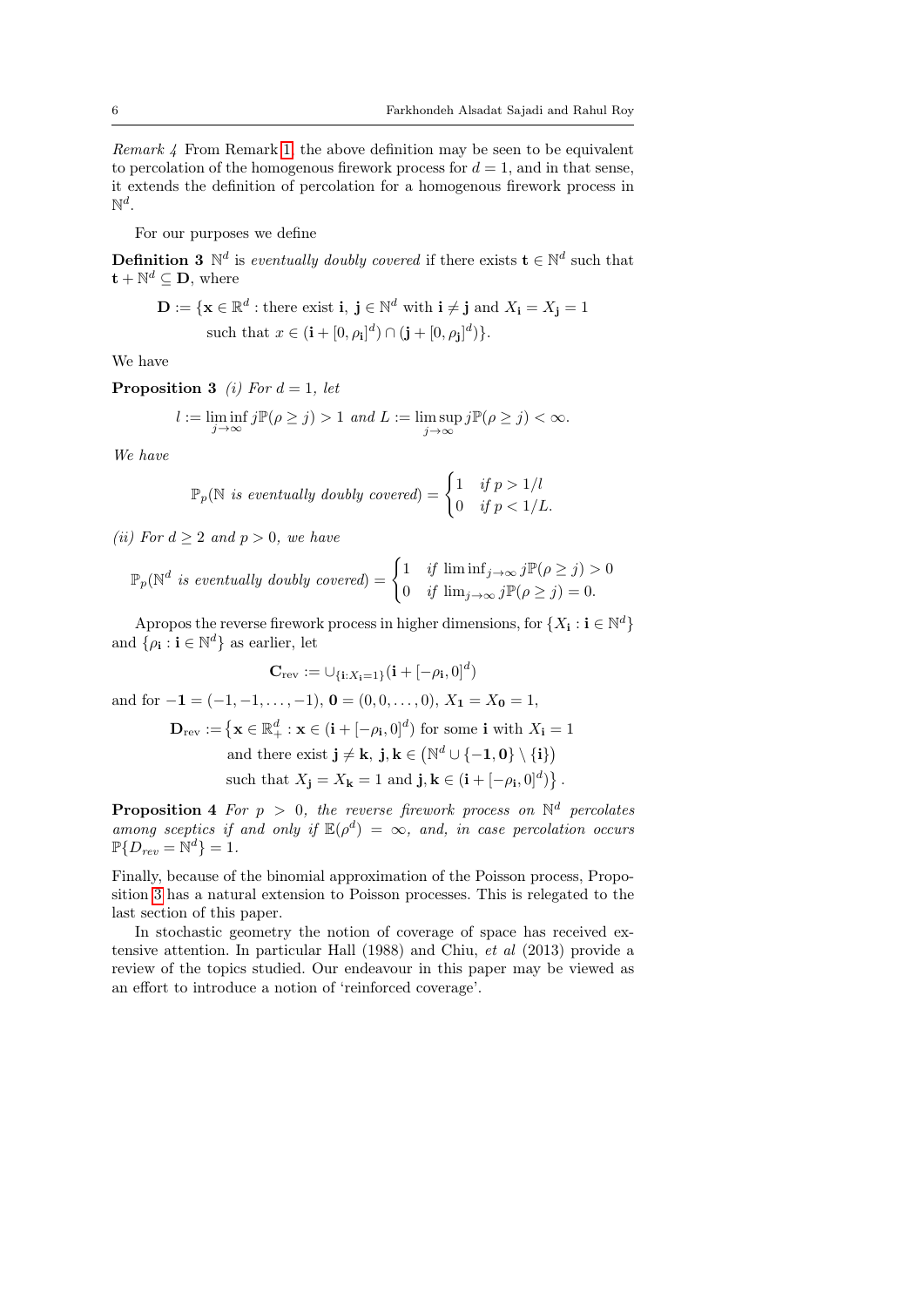#### 3 Proofs of Propositions [1](#page-4-0) and [2](#page-4-1)

**Proof of Proposition [1:](#page-4-0)** Let the random regions  $C$  and  $D$  be as in [\(2\)](#page-3-1) and [\(3\)](#page-3-2) respectively. In view of Remark [3,](#page-4-2) we may simplify the process to be defined only for the positive integers and ignore the individuals located at 0 and −1. Indeed, for any sample point  $\omega$ , if  $D(\omega)$  contains an interval  $[t, \infty)$ for some finite t, it will also contain the interval  $[\max\{t, \rho_0(\omega), \rho_1(\omega)\}, \infty)$ , see also Remark [5](#page-8-0) given later. Thus with a slight abuse of notation, we define C and D from only site 1 onwards.

For  $p > 0$  and  $i > 1$ , let

$$
A_i := \{ i \notin C \} \text{ and } B_i := \{ i \notin D \}.
$$

Taking  $G(i) = \mathbb{P}(\rho \geq i)$  and  $g_p(i) = 1 - pG(i)$ , we observe that

$$
\mathbb{P}_p(A_i) = \prod_{l=0}^{i-1} \mathbb{P}_p(\{X_{i-l} = 0\} \cup \{X_{i-l} = 1 \text{ and } \rho_{i-l} < l\}) = \prod_{l=0}^{i-1} g_p(l),
$$
\n
$$
\mathbb{P}_p(B_i)
$$

$$
\begin{aligned}\n&= \mathbb{P}\left(A_i \cup \{(\text{there exists exactly one } j \text{ with } X_j = 1 \text{ such that } i \in [j, j + \rho_j]\}\right) \\
&= \mathbb{P}_p(A_i) + \sum_{l=0}^{i-1} \mathbb{P}_p(X_{i-l} = 1, i \leq i-l + \rho_{i-l}, i \notin \bigcup_{\{j \neq i-l, X_j = 1\}} [j, j + \rho_j]) \\
&= \mathbb{P}_p(A_i) + p \prod_{i=1}^{i-1} q_n(l) + p(1-p) \sum_{l=0}^{i-1} G(k) \prod_{l=0}^{i-1} q_n(l).\n\end{aligned}
$$
\n(4)

$$
= \mathbb{P}_p(A_i) + p \prod_{l=1} g_p(l) + p(1-p) \sum_{k=1} G(k) \prod_{l \neq k, l=1} g_p(l). \tag{4}
$$

Now suppose  $p > 1/l$ , where l is as in Proposition [1.](#page-4-0) We will show that

<span id="page-6-2"></span><span id="page-6-1"></span><span id="page-6-0"></span>
$$
\sum_{i} \mathbb{P}_{p}(B_{i}) < \infty,\tag{5}
$$

which, by Borel-Cantelli lemma yields  $\mathbb{P}_p(B_i \text{ occurs finitely often}) = 1$ , i.e. there is a random variable T, with  $T < \infty$  almost surely, such that  $\mathbb{P}_p\{D \supseteq \emptyset\}$  $[T, \infty)\} = 1.$ 

From the proof of Proposition 3.1 (a) of Athreya, Roy and Sarkar (2004) we have that

$$
\sum_{i} \prod_{l=1}^{i-1} g_p(l) < \infty \text{ for } p > 1/l. \tag{6}
$$

Thus, from expression  $(4)$ , to show  $(5)$ , we need to show

<span id="page-6-3"></span>
$$
\sum_{i=1}^{\infty} \sum_{k=1}^{i-1} G(k) \prod_{l \neq k, l=1}^{i-1} g_p(l) < \infty. \tag{7}
$$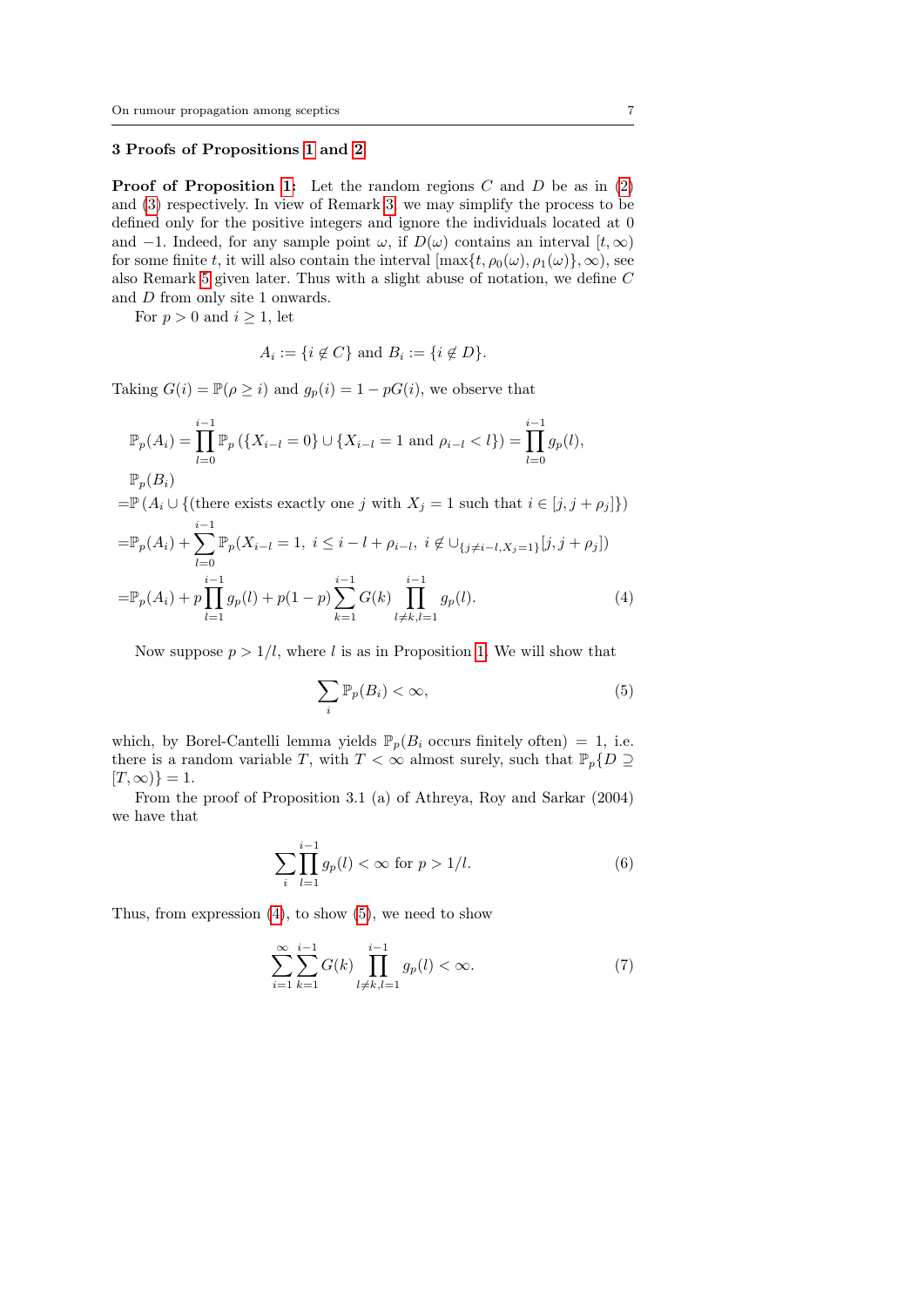Towards this end we note that since  $p > 1/l$  there exists  $\eta > 1$  such that  $l > \eta/p$ . Also fix  $i_0$  such that  $iG(i) > \frac{\eta}{p}$  for all  $i \geq i_0$ . Now

$$
\sum_{k=1}^{i-1} G(k) \prod_{l \neq k, l=1}^{i-1} g_p(l) = \prod_{l=i_0+1}^{i-1} g_p(l) \left\{ \sum_{k=1}^{i_0} G(k) \prod_{l \neq k, l=1}^{i_0} g_p(l) \right\} + \prod_{l=1}^{i_0} g_p(l) \left\{ \sum_{k=i_0+1}^{i-1} G(k) \prod_{l \neq k, l=i_0+1}^{i-1} g_p(l) \right\}.
$$

From our observation [\(6\)](#page-6-2) and since  $\sum_{k=1}^{i_0} G(k) \prod_{l \neq k, l=1}^{i_0} g_p(l)$  is a constant for fixed  $i_0$ , to show  $(7)$  we only need to show

$$
\sum_{i=i_0+1}^{\infty} \sum_{k=i_0+1}^{i-1} G(k) \prod_{l \neq k, l=i_0+1}^{i-1} g_p(l) = \sum_{k=i_0+1}^{\infty} G(k) \sum_{i=k+1}^{\infty} \prod_{l \neq k, l=i_0+1}^{i-1} g_p(l)
$$
  
<  $\infty$ . (8)

In preparation for the ratio test we will use to show [\(8\)](#page-7-0), let

<span id="page-7-0"></span>
$$
b_k := G(k) \sum_{i=k+1}^{\infty} \prod_{l \neq k, l = i_0+1}^{i-1} g_p(l)
$$
  
=  $G(k) \prod_{l=i_0+1}^{k-1} g_p(l) \left\{ 1 + \sum_{i=k+2}^{\infty} \prod_{l=k+1}^{i-1} g_p(l) \right\}.$ 

Also

$$
\frac{b_{k+1}}{b_k} = \frac{G(k+1)}{G(k)} g_p(k) \frac{1 + \sum_{i=k+3}^{\infty} \prod_{l=k+2}^{i-1} g_p(l)}{1 + \sum_{i=k+2}^{\infty} \prod_{l=k+1}^{i-1} g_p(l)}.
$$
(9)

Since we will use such computations again in the next section, we elaborate the details here. For the numerator in the above expression, first note that

$$
\frac{G(k+1)}{G(k)} \le 1 \text{ and } g_p(k) \le 1 \text{ for all } k. \tag{10}
$$

From [\(6\)](#page-6-2) we have  $\sum_{i=k+3}^{\infty} \prod_{l=1}^{i-1} g_p(l) = \prod_{l=1}^{k+1} g_p(l) \sum_{i=k+3}^{\infty} \prod_{l=k+2}^{i-1} g_p(l) < \infty$ and thus,  $\sum_{i=k+3}^{\infty} \prod_{l=k+2}^{i-1} g_p(l) < \infty$  for fixed  $k \ge 1$ , i.e.,

$$
\sum_{i=k+3}^{\infty} \prod_{l=k+2}^{i-1} g_p(l) < 0.1 \text{ for all } k \text{ large enough.} \tag{11}
$$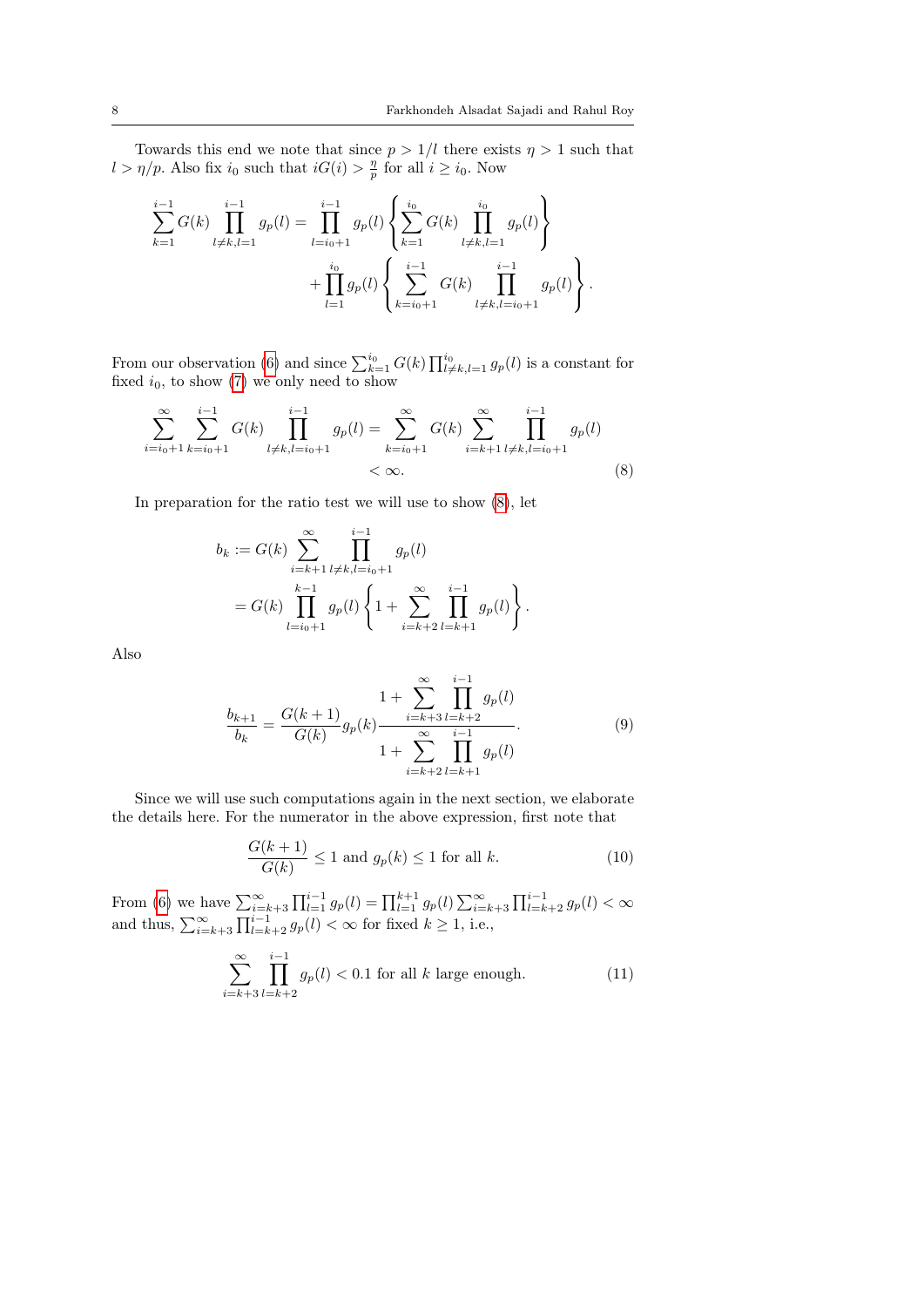Hence, till now we have

$$
\frac{b_{k+1}}{b_k} < (1.1) \left[ 1 + \sum_{i=k+2}^{\infty} \prod_{l=k+1}^{i-1} g_p(l) \right]^{-1} \text{ for all } k \text{ large enough.} \tag{12}
$$

Writing  $\sum_{n=1}^{\infty}$  $i=k+2$ i−1<br>∏  $_{l=k+1}$  $g_p(l) = g_p(k+1) \left[ 1 + \sum_{k=1}^{\infty} \right]$  $\scriptstyle i=k+3$ i−1<br>∏  $l = k + 2$  $g_p(l)$ 1 , and noting that  $G(k) \downarrow 0$  as  $k \uparrow \infty$ , we have

<span id="page-8-2"></span><span id="page-8-1"></span>
$$
0.9 < g_p(k+1) \le 1 \text{ for all } k \text{ large enough.} \tag{13}
$$

Since  $\sum_{n=1}^{\infty}$  $\scriptstyle i=k+3$  $\prod^{i-1}$  $_{l=k+2}$  $g_p(l) \geq 0$ , we have from [\(12\)](#page-8-1) and [\(13\)](#page-8-2),

$$
\frac{b_{k+1}}{b_k} < \frac{1.1}{1.9} \text{ for all } k \text{ large enough.}
$$

The ratio test proves [\(8\)](#page-7-0) which shows that [\(5\)](#page-6-1) holds.

From Proposition 3.1 (b) of Athreya, Roy and Sarkar (2004), we know  $\mathbb{P}_p(C \supseteq [t,\infty)$  for some t finite) = 0 for  $p < 1/L$  and  $L := \limsup_{j \to \infty} j \mathbb{P}(\rho >$ j) < ∞. Now  $\{D \supseteq [t, \infty) \text{ for some } t\}$   $\subseteq \{C \supseteq [t, \infty) \text{ for some } t\}$  which com-pletes the proof of Proposition [1.](#page-4-0)  $\Box$ 

<span id="page-8-0"></span>Remark 5 The Borel-Cantelli argument used in the proof gives that the random variable T defined at the beginning of this section is finite almost surely. Thus, given  $\epsilon > 0$ , we may obtain m such that  $\mathbb{P}(T \leq m) > \epsilon$ . Now the probability that  $X_i = 1$  for  $i = 1, ..., m$  is  $p^m > 0$ . Hence, an application of the FKG inequality yields

$$
\mathbb{P}_p\{\text{the \text{firework process }percolates among \text{}{}}\}
$$
  

$$
\geq \mathbb{P}_p(\{D \supseteq [m,\infty)\} \cap \{X_1 = \cdots = X_m = 1\}) > \epsilon p^m > 0.
$$

This corroborates Remark [2.](#page-3-3)

Proof of Proposition [2:](#page-4-1) We present an argument here which also simplifies the proof of Proposition 2.3 (i) of Junior, Machado and Zuluaga (2011).

Fix  $p > 0$ . Let  $A_n := \{X_n = 1 \text{ and } \rho_n \geq n+1\}$ . Thus, if  $A_n$  occurs, the individual at site  $n$  can access the rumour from the two individuals at sites  $-1$ and 0. Noting that (i)  $\{A_n : n \geq 1\}$  is a collection of independent events, (ii)  $\mathbb{P}_p(A_n) = p \mathbb{P}(\rho \ge n+1)$  and (iii)  $\mathbb{E}(\rho) = \infty$  implies that  $\sum_{n \ge 1} \mathbb{P}(\rho \ge n+1) =$ ∞, we have from Borel-Cantelli lemma,  $\mathbb{P}_p(A_n)$  occurs infinitely often) = 1. Thus  $\mathbb{P}_p(D_{\text{rev}} = \mathbb{N}) = 1$  whenever  $\mathbb{E}(\rho) = \infty$ .

To complete the proof of Proposition [2](#page-4-1) we note that Proposition 2.3 (ii) of Junior, Machado and Zuluaga (2011) says  $\mathbb{P}_p(C_{\text{rev}} \supseteq [t,\infty)$  for some  $t) = 0$ whenever  $\mathbb{E}(\rho) < \infty$ . Since  $D_{\text{rev}} \subseteq C_{\text{rev}}$ , the proof is complete.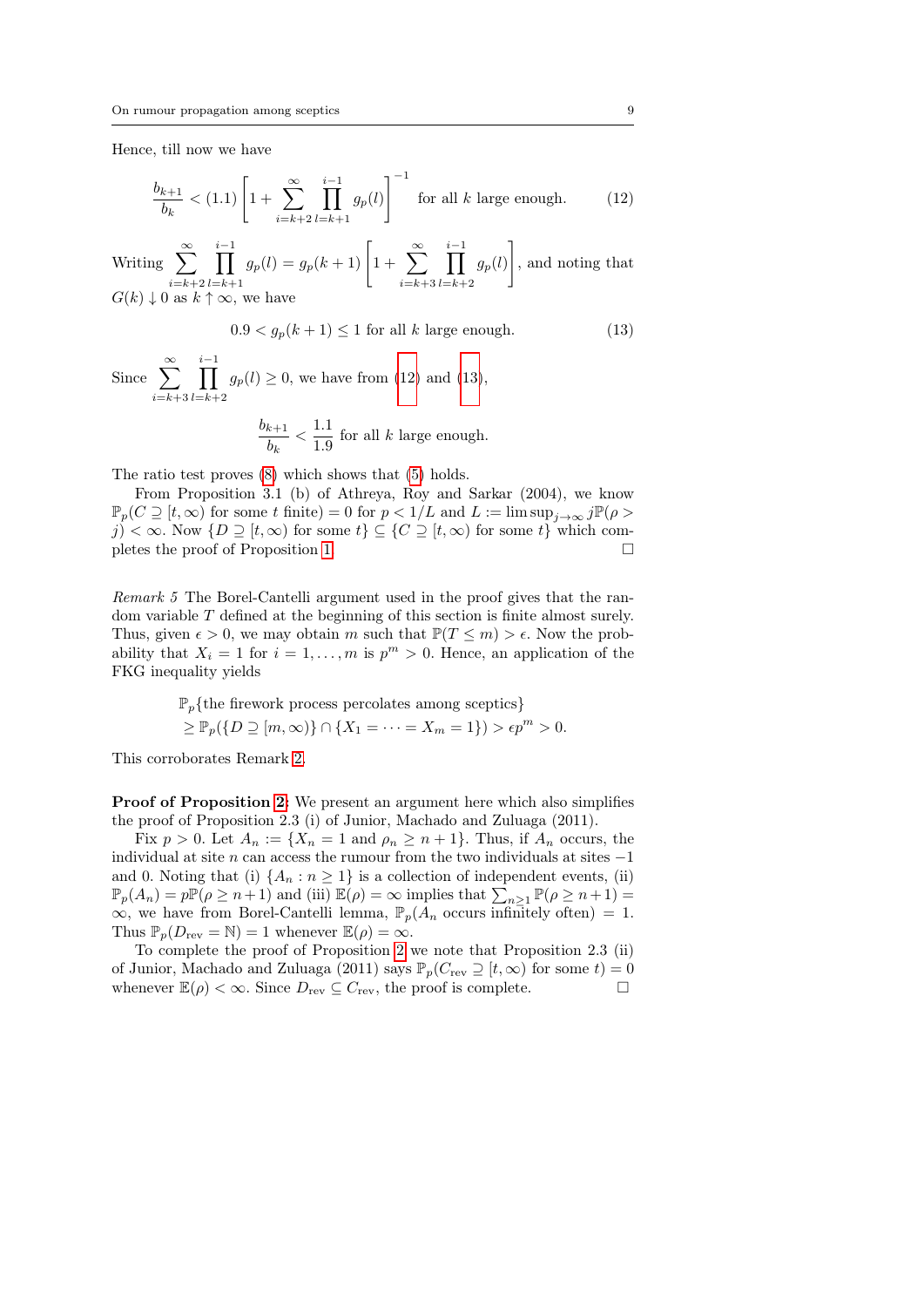Remark 6 The proof of Proposition [2](#page-4-1) above reinforces our contention in Section 1 that our results are valid for any 'radical' sceptic. Indeed, whenever  $\mathbb{E}(\rho) = \infty$  we have P{there is an infinite increasing sequence  $n_1, n_2, \ldots$  such that for any k, the individuals  $n_j, j \geq k$  have heard the rumour from at least k different sources} = [1](#page-4-0). However for extending the proof of Proposition 1 a bit more work has to be done.

### 4 Proofs of Propositions [3](#page-5-0) and [4](#page-5-1)

Proof of Proposition [3:](#page-5-0) As mentioned earlier Proposition [3](#page-5-0) (i) is just Proposition [1](#page-4-0) rephrased. Thus we need to prove Proposition [3](#page-5-0) (ii).

First note that from Proposition 3.2(a) of Athreya, Roy and Sarkar (2004), we know that if  $\lim_{j\to\infty} j\mathbb{P}(\rho \geq j) = 0$  then  $\mathbb{P}_p(\mathbb{N}^d)$  is eventually covered) = 0, and so

$$
\mathbb{P}_p(\mathbb{N}^d \text{ is eventually doubly covered}) = 0.
$$

We prove Proposition [3](#page-5-0) (ii) for the case  $d = 2$ ; the proof carries through in a straightforward fashion for higher dimensions. Since the proof is technical and long, we break it up into various steps.

STEP 1: PRELUDE

Fix  $0 < p < 1$  and we assume that  $\liminf_{j \to \infty} j \mathbb{P}(\rho \geq j) > 0$ . For  $(i, j) \in \mathbb{N}^2$ , define

$$
B_{i,j} := \{(i,j) \notin \mathbf{D}\}.
$$

If we show that, for some  $N \geq 1$ ,

$$
\sum_{i,j\geq N}\mathbb{P}_p(B_{i,j})<\infty,
$$

then Borel-Cantelli lemma guarantees that, with probability 1, there exists  $N_0 \geq 1$  such that  $(i, j) \in \mathbf{D}$  for all  $i, j \geq N_0$ , i.e. we have eventual coverage. Also an argument similar to that in Remark [5](#page-8-0) shows that, in this case, percolation occurs among sceptics in  $d = 2$ .

STEP 2: UNDERSTANDING THE EVENT  $B_{i,j}$ 

Let  $A_{i,j} := \{(i,j) \notin \mathbf{C}\}\.$  There are exactly three ways that  $(i,j) \notin \mathbf{D}$ :

(i)  $(i, j) \notin \mathbf{C}$ , see Figure [1\(](#page-10-0)a). As noted earlier, the probability that this occurs is

<span id="page-9-0"></span>
$$
a_{i,j} := \mathbb{P}(A_{i,j}) = \prod_{l=0}^{j-1} g_p(l)^{2l+1} \prod_{k=1}^{i-j} g_p(k+j-1)^j.
$$
 (14)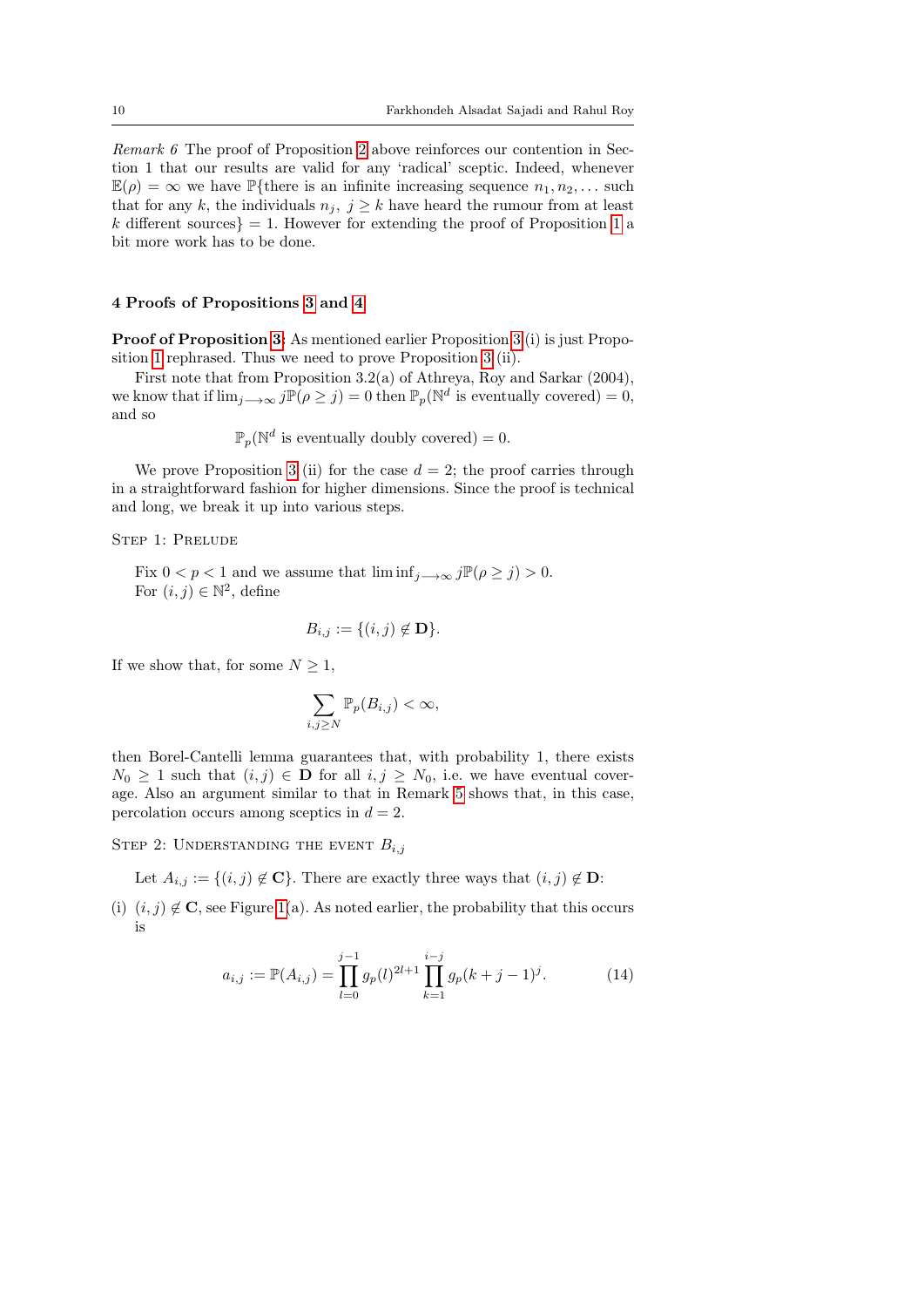

<span id="page-10-0"></span>Fig. 1 In (a) the vertex  $(i, j)$  is not covered, in (b) the vertex  $(i, j)$  is covered from only one point in the hatched region and not covered from anywhere else in the recangle, and in (c)  $(i, j)$  is covered from only one point outside the hatched region and not covered from anywhere else in the recangle.

- (ii) there exists exactly one vertex  $(k, l)$  such that  $(k, l)$  is open,  $0 \leq t :=$  $\max\{i-k, j-l\} \leq j-1$  and  $\rho_{(k,l)} \geq t$ , see Figure [1\(](#page-10-0)b). The probability that this occurs is
- $b_{i,j} := \prod_{k=1}^{i-j} g_p(k+j-1)^j \sum_{t=0}^{j-1} pG(t)g_p(t)^{2t} \prod_{l \neq t, l=0}^{j-1} g_p(l)^{2l+1}.$ (iii) there exists exactly one vertex  $(k, l)$  such that  $(k, l)$  is open,  $1 \leq k \leq i - j$ ,  $1 \leq l \leq j$  and  $\rho_{(k,l)} \geq i - k$ , see Figure [1\(](#page-10-0)c). The probability that this occurs is

$$
c_{i,j} := \prod_{t=0}^{j-1} g_p(t)^{2t+1} \Big\{ \sum_{k=1}^{i-j} pG(k+j-1)g_p(k+j-1) ]^{j-1}
$$

$$
\times \prod_{l \neq k, l=1}^{i-j} g_p(k+j-1)^j \Big\}.
$$

Thus, for  $i \geq j$ , and from some elementary calculations,

<span id="page-10-1"></span>
$$
\mathbb{P}_p(B_{i,j}) = a_{i,j} + b_{i,j} + c_{i,j} \n= a_{i,j} \left( 1 + p \sum_{t=0}^{i-1} \frac{G(t)}{g_p(t)} \right).
$$
\n(15)

STEP 3: SETTING UP THE ESTIMATES

Before we proceed further we fix some quantities. Since  $\liminf j \mathbb{P}(\rho \geq j)$ j−→∞ 0 we may choose  $\eta > 0$  such that  $\liminf_{j \to \infty} j\mathbb{P}(\rho \geq j) > \eta$ . Also, for this  $\eta$  and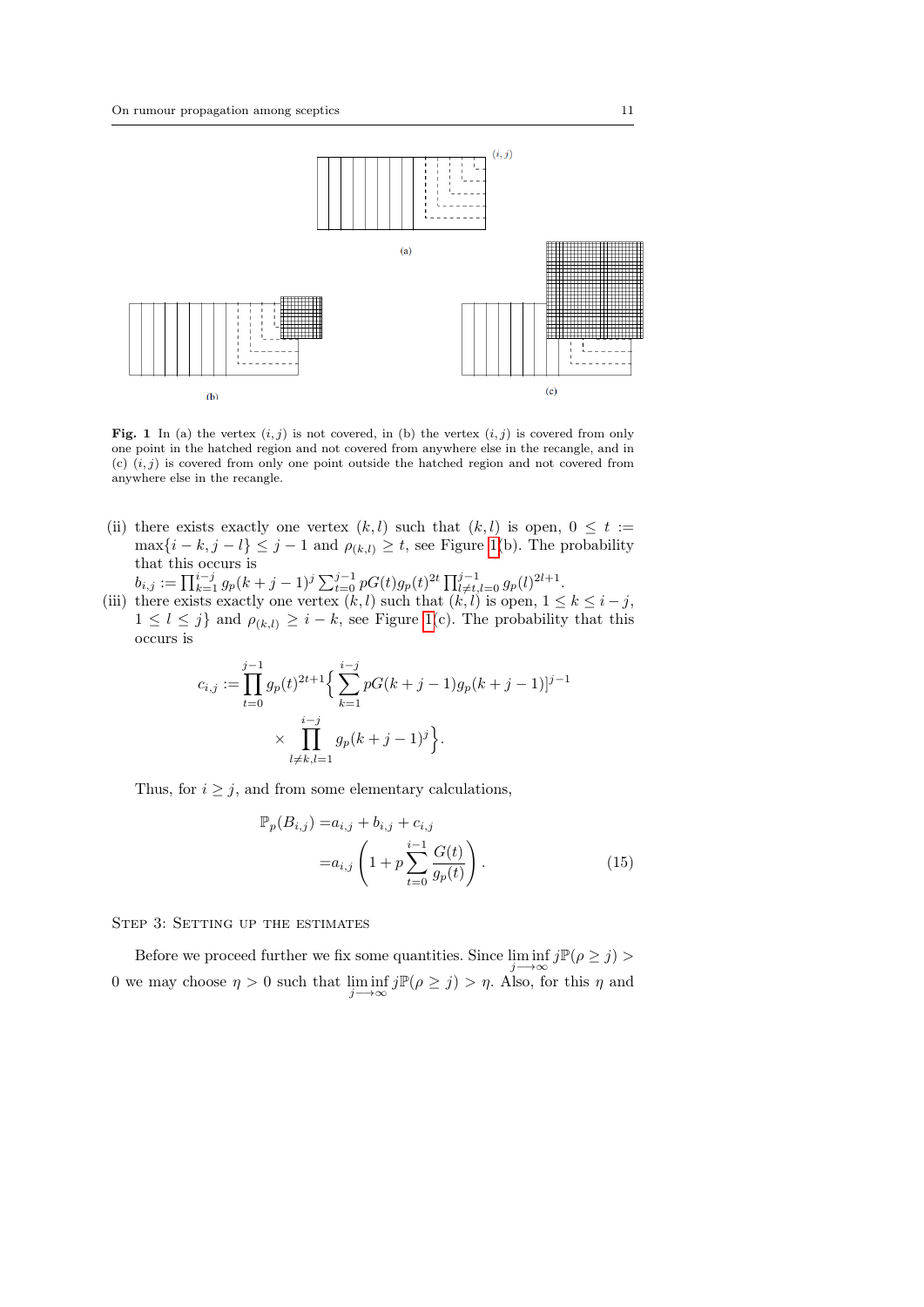our fixed  $p \in (0,1)$  let a be such  $0 < e^{-p\eta} < a < 1$ . Now we choose  $N \ge 1$ such that for all  $j \geq N$  the following hold:

(i)  $j\mathbb{P}(\rho \geq j) > \eta$ ,  $(ii)$   $(1 - p\eta j^{-1})^j < a$ , (*iii*)  $pj\eta > 1.$  (16)

Note that (ii) above guarantees that for all  $j \geq N$ , we have  $g_p(j)^j < a$ .

From the proof of Proposition 3.2(b) of Athreya, Roy and Sarkar (2004) we know that, for  $j \geq N$ ,

<span id="page-11-2"></span>
$$
\sum_{i=1}^{\infty} a_{i,j} = \sum_{i=1}^{\infty} \mathbb{P}_p(A_{i,j}) < \infty.
$$

Thus, from [\(15\)](#page-10-1) if we show that, for  $j \geq N$ ,

<span id="page-11-3"></span><span id="page-11-0"></span>
$$
\sum_{i=1}^{\infty} a_{i,j} \sum_{t=0}^{i-1} \frac{G(t)}{g_p(t)} < \infty \tag{17}
$$

then we will have, for fixed  $j$ ,

$$
\sum_{i=1}^{\infty} \mathbb{P}_p(B_{i,j}) < \infty \text{ whenever } j \ge N. \tag{18}
$$

STEP 4: THE SUM IN  $(17)$ 

Note that, 
$$
\sum_{t=0}^{i-1} \frac{G(t)}{g_p(t)} = \sum_{t=0}^{j-1} \frac{G(t)}{g_p(t)} + \sum_{k=1}^{i-j} \frac{G(k+j-1)}{g_p(k+j-1)}
$$
. For fixed  $j \ge N$ ,  
\n
$$
\sum_{i=j}^{\infty} a_{i,j} \sum_{k=1}^{i-j} \frac{G(k+j-1)}{g_p(k+j-1)}
$$
\n
$$
= \sum_{i=j}^{\infty} \prod_{t=0}^{j-1} g_p(t)^{2t+1} \prod_{l=1}^{i-j} g_p(l+j-1)^j \sum_{k=1}^{i-j} \frac{G(k+j-1)}{g(k+j-1)}
$$
\n
$$
= \prod_{t=0}^{j-1} g_p(t)^{2t+1} \sum_{i=j}^{\infty} \prod_{l=j}^{i-1} g_p(l)^{j-1} \left\{ \sum_{k=j}^{i-1} G(k) \prod_{h \ne k, h=j}^{i-1} g_p(h) \right\}
$$
\n
$$
= \prod_{t=0}^{j-1} g_p(t)^{2t+1} \sum_{k=j}^{\infty} \sum_{i=k+1}^{\infty} \prod_{l=j}^{i-1} g_p(l)^{j-1} G(k) \prod_{h \ne k, h=j}^{i-1} g_p(h).
$$
\n(19)

Taking

<span id="page-11-1"></span>
$$
e_k := \sum_{i=k+1}^{\infty} \prod_{l=j}^{i-1} g_p(l)^{j-1} G(k) \prod_{h \neq k, h=j}^{i-1} g_p(h)
$$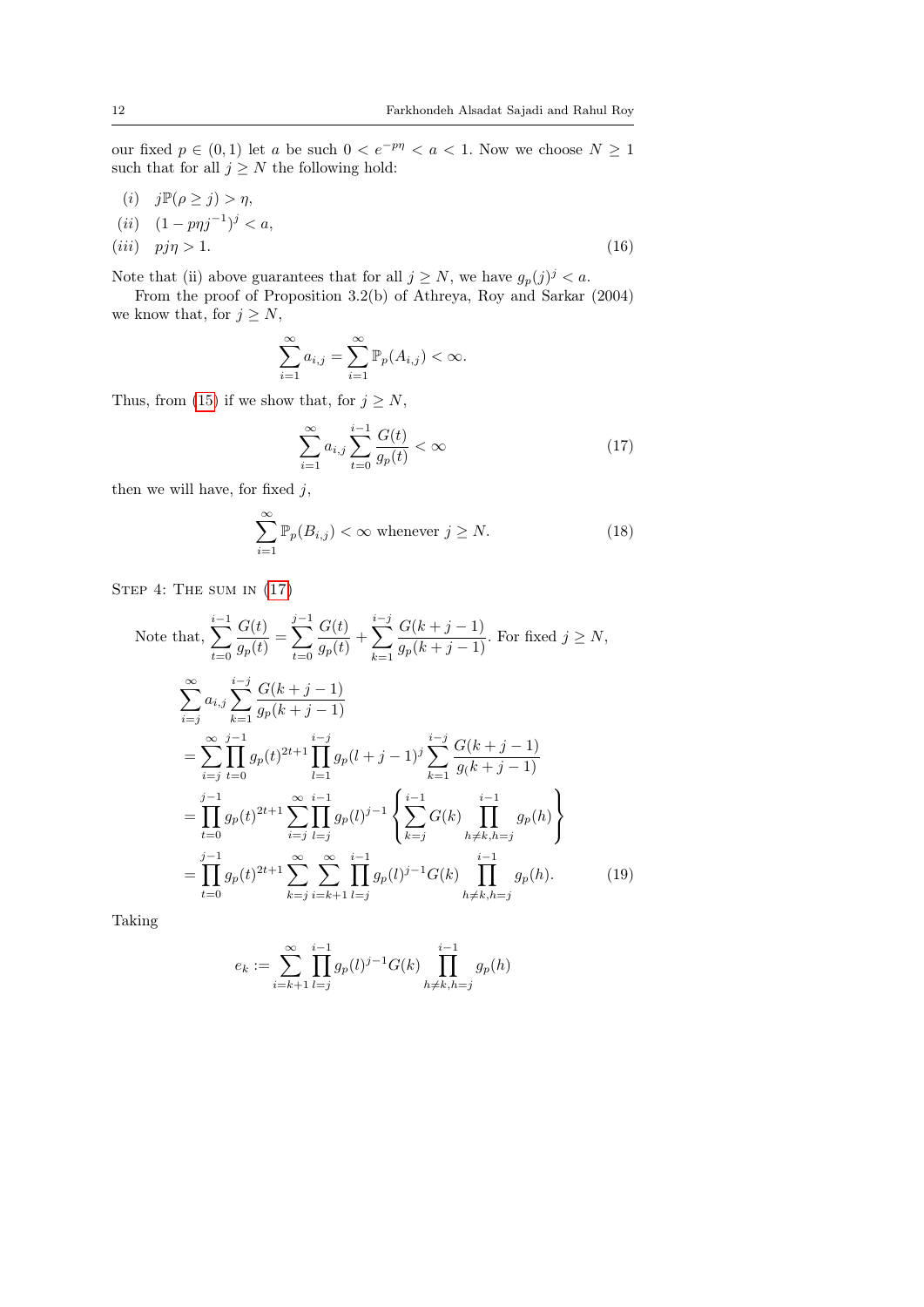as the inner sum in [\(19\)](#page-11-1), and breaking the sum as  $i = k + 1$  and  $i \geq k + 2$ , we have

$$
e_k = G(k) \prod_{l=j}^k g_p(l)^{j-1} \prod_{h=j}^{k-1} g_p(h) \left( 1 + \sum_{i=k+2}^{\infty} \prod_{l=k+1}^{i-1} g_p(l)^{j-1} \prod_{h=k+1}^{i-1} g_p(h) \right)
$$
  
=  $G(k) \prod_{l=j}^k g_p(l)^{j-1} \prod_{h=j}^{k-1} g_p(h)$   

$$
\times \left( 1 + g_p(k+1)^j \left[ 1 + \sum_{i=k+3}^{\infty} \prod_{l=k+2}^{i-1} g_p(l)^{j-1} \prod_{h=k+2}^{i-1} g_p(h) \right] \right)
$$
  
=  $G(k) \prod_{l=j}^k g_p(l)^{j-1} \prod_{h=j}^{k-1} g_p(h) \left( 1 + C(k,j) g_p(k+1)^j \right)$ ,

where

$$
C(k,j) := 1 + \sum_{i=k+3}^{\infty} \prod_{l=k+2}^{i-1} g_p(l)^{j-1} \prod_{h=k+2}^{i-1} g_p(h).
$$

Similarly, for  $e_{k+1}$ , as in the term in the first equality above, we have

$$
e_{k+1} = G(k+1) \prod_{l=j}^{k+1} g_p(l)^{j-1} \prod_{h=j}^k g_p(h)
$$
  
 
$$
\times \left(1 + \sum_{i=k+3}^{\infty} \prod_{l=k+2}^{i-1} g_p(l)^{j-1} \prod_{h=k+2}^{i-1} g_p(h)\right)
$$
  
= 
$$
G(k+1) \prod_{l=j}^{k+1} g_p(l)^{j-1} \prod_{h=j}^k g_p(h)C(k,j).
$$

We see that

$$
\frac{e_{k+1}}{e_k} = C(k,j) \frac{G(k+1)}{G(k)} \frac{g_p(k+1)^{j-1} g_p(k)}{1 + C(k,j) g_p(k+1)^j}
$$

$$
\leq \frac{C(k,j)}{1 + C(k,j) g_p(k+1)^j}
$$
(20)

because  $0 \leq \frac{G(k+1)}{G(k)} \leq 1$  and  $0 < g_p(k) \leq 1$  for all  $k \geq 0$ . Also, for fixed j,

(i) for all k large enough,  $0.9 < g_p(k+1)^j \leq 1$ ;

(ii) for  $j \geq N$  (as chosen for [\(16\)](#page-11-2)), from equation (3.5) of Athreya, Roy and Sarkar (2004), we have  $\sum_{i=k+3}^{\infty} \prod_{l=k+2}^{i-1} g_p(l)^{j-1} < \infty$  and hence

$$
\sum_{i=k+3}^{\infty} \prod_{l=k+2}^{i-1} g_p(l)^{j-1} \prod_{h=k+2}^{i-1} g_p(h) < \infty;
$$

which ensures that, for all k large enough,  $1 \leq C(k, j) < 1.1$ .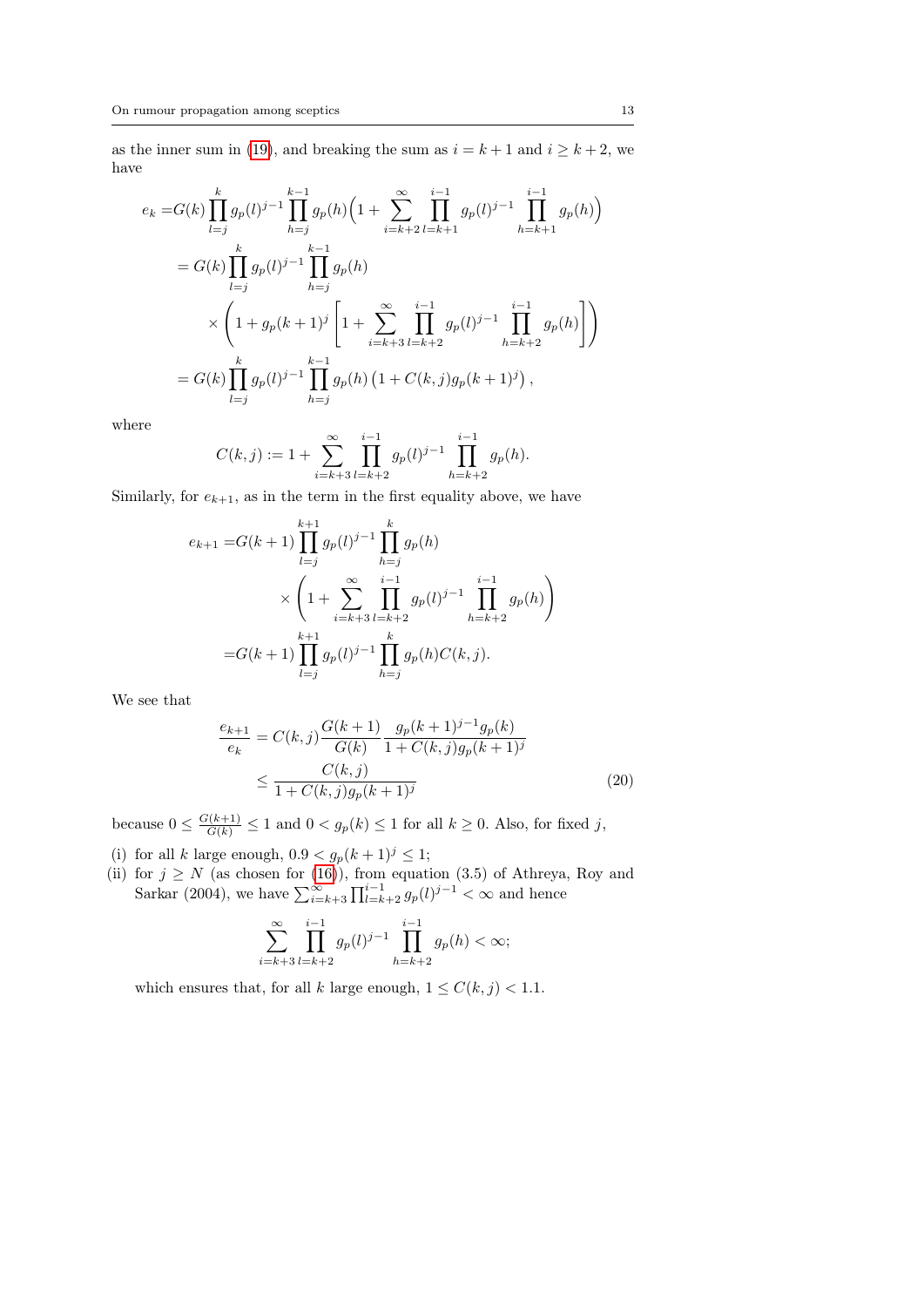Thus, for  $j \geq N$  and all k large enough, we have  $\frac{e_{k+1}}{e_k} < \frac{1.1}{1.9}$ , and so, by ratio test,  $\sum_{k=1}^{\infty} e_k < \infty$ . This shows, from [\(19\)](#page-11-1), that [\(17\)](#page-11-0) and thereby [\(18\)](#page-11-3) hold.

STEP 5: UNDERSTANDING  $\sum_{i,j\geq N} \mathbb{P}_p(B_{i,j})$ 

Now we show that, for N as above,  $\sum_{i,j\geq N} \mathbb{P}_p(B_{i,j}) < \infty$ . Towards this, we first observe that, for  $i, j \geq 1$ , by symmetry we have  $\mathbb{P}_p(B_{i,j}) = \mathbb{P}_p(B_{j,i}),$ thus we need to show

$$
\sum_{i,j\geq N} \mathbb{P}_p(B_{i,j}) = 2 \sum_{i=N+1}^{\infty} \sum_{j=N}^{i-1} \mathbb{P}_p(B_{i,j}) + \sum_{i=N}^{\infty} \mathbb{P}_p(B_{i,i}) < \infty. \tag{21}
$$

We will show separately that

$$
\sum_{i=N+1}^{\infty}\sum_{j=N}^{i-1}\mathbb{P}_p(B_{i,j})<\infty \text{ and } \sum_{i=N}^{\infty}\mathbb{P}_p(B_{i,i})<\infty.
$$

Noting that  $i > j$  in the first the sum above and  $i = j$  in the next sum, we have, from the argument leading to [\(15\)](#page-10-1),

$$
\sum_{i=N+1}^{\infty} \sum_{j=N}^{i-1} \mathbb{P}_p(B_{i,j}) = \sum_{i=N+1}^{\infty} \sum_{j=N}^{i-1} \left[ 1 + p \sum_{t=0}^{i-1} \frac{G(t)}{g_p(t)} \right] \mathbb{P}_p(A_{i,j}),
$$

$$
\sum_{i=N}^{\infty} \mathbb{P}_p(B_{i,i}) = \sum_{i=N}^{\infty} \left[ 1 + p \sum_{t=0}^{i-1} \frac{G(t)}{g_p(t)} \right] \mathbb{P}_p(A_{i,i}).
$$

From the proof of Proposition 3.2(b) of Athreya, Roy and Sarkar (2004) we know that,

<span id="page-13-0"></span>
$$
\sum_{i=N+1}^{\infty} \sum_{j=N}^{i-1} \mathbb{P}_p(A_{i,j}) < \infty \text{ and } \sum_{i=N}^{\infty} \mathbb{P}_p(A_{i,i}) < \infty, \text{ for all } p > 0;
$$

thus we need to show that

$$
\sum_{i=N+1}^{\infty} \sum_{j=N}^{i-1} \sum_{t=0}^{i-1} \frac{G(t)}{g_p(t)} \mathbb{P}_p(A_{i,j}) < \infty \text{ and } \sum_{i=N}^{\infty} \sum_{t=0}^{i-1} \frac{G(t)}{g_p(t)} \mathbb{P}_p(A_{i,i}) < \infty. \tag{22}
$$

STEP 6: THE FIRST SUM IN  $(22)$ 

For the first sum, interchanging the order of the summations we have

$$
\sum_{i=N+1}^{\infty} \sum_{j=N}^{i-1} \sum_{t=0}^{i-1} \frac{G(t)}{g_p(t)} \mathbb{P}_p(A_{i,j}) = \sum_{t=0}^{\infty} \frac{G(t)}{g_p(t)} \sum_{j=N}^{\infty} \sum_{i=\max(t+1,j+1)}^{\infty} \mathbb{P}_p(A_{i,j}).
$$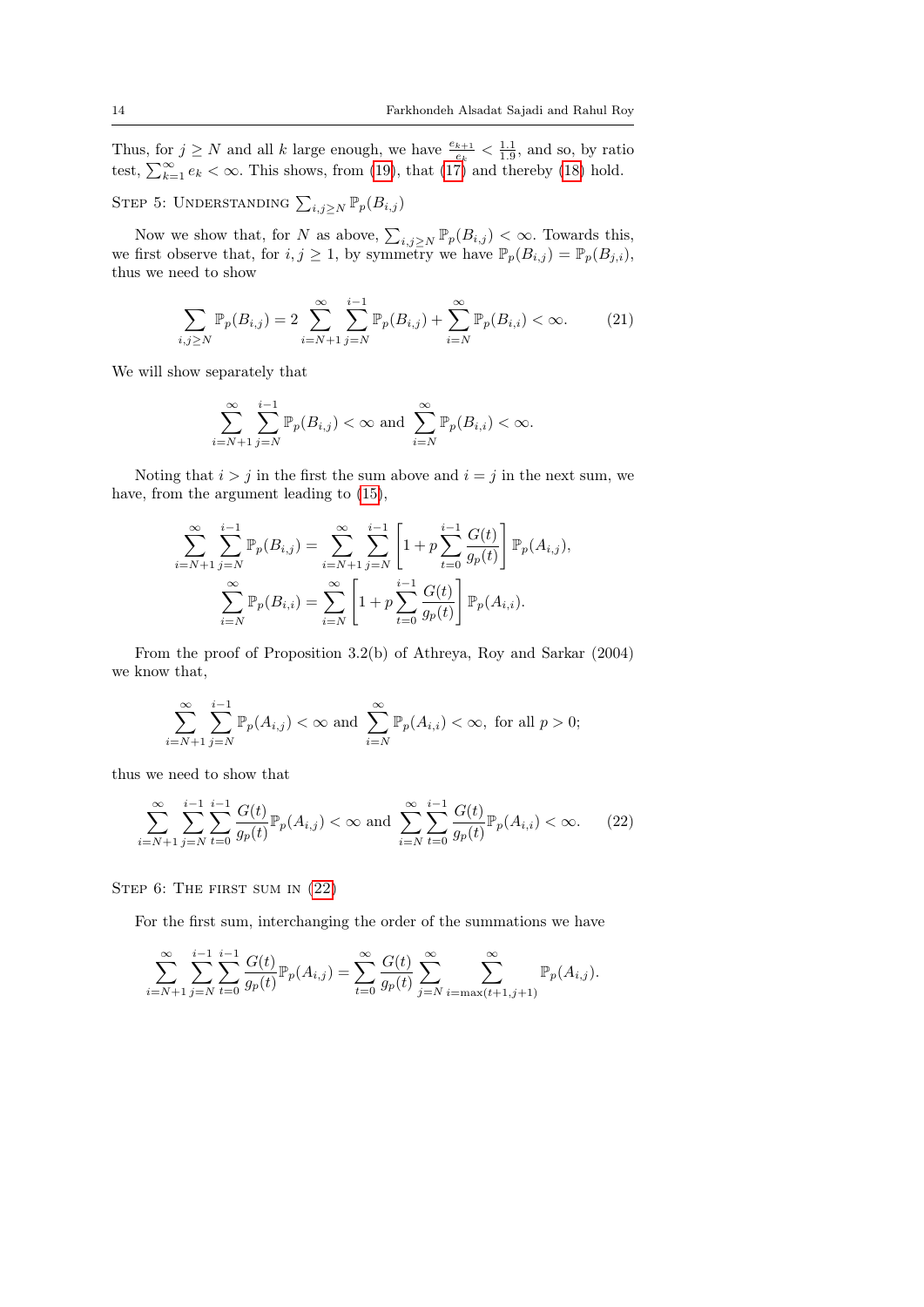Breaking up the inner sum according to the values taken by  $t$  in the expression on the right side above, we have

$$
\sum_{t=0}^{\infty} \frac{G(t)}{g_p(t)} \sum_{j=N}^{\infty} \sum_{i=\max(t+1,j+1)}^{\infty} \mathbb{P}_p(A_{i,j})
$$
  
= 
$$
\sum_{t=0}^{N-1} \frac{G(t)}{g_p(t)} \sum_{j=N}^{\infty} \sum_{i=j+1}^{\infty} \mathbb{P}_p(A_{i,j}) + \sum_{t=N}^{\infty} \frac{G(t)}{g_p(t)} \sum_{j=N}^{\infty} \sum_{i=\max(t+1,j+1)}^{\infty} \mathbb{P}_p(A_{i,j}).
$$
 (23)

From the proof of Proposition 3.2(b) of Athreya, Roy and Sarkar (2004) we know that,

<span id="page-14-0"></span>
$$
\sum_{j=N}^{\infty} \sum_{i=j+1}^{i-1} \mathbb{P}_p(A_{i,j}) < \infty,
$$

and hence the first term in the right side of [\(23\)](#page-14-0) is finite. Therefore, to show the first part of [\(22\)](#page-13-0), we need to show that

$$
\sum_{t=N}^{\infty} \frac{G(t)}{g_p(t)} \sum_{j=N}^{\infty} \sum_{i=\max(t+1,j+1)}^{\infty} \mathbb{P}_p(A_{i,j}) < \infty.
$$

Now  $\sum_{j=N}^{\infty} \sum_{i=\max(t+1,j+1)}^{\infty} \mathbb{P}_p(A_{i,j}) = \sum_{m=0}^{\infty} \sum_{r=\max(t-N+1,m+1)}^{\infty} \mathbb{P}_p(A_{N+r,N+m}),$ and breaking up the summation according to the values taken by  $m$ , we have

$$
\sum_{j=N}^{\infty} \sum_{i=\max(t+1,j+1)}^{\infty} \mathbb{P}_p(A_{i,j})
$$
\n
$$
= \sum_{m=0}^{t-N} \sum_{r=t-N+1}^{\infty} \mathbb{P}_p(A_{N+r,N+m}) + \sum_{m=t-N+1}^{\infty} \sum_{r=m+1}^{\infty} \mathbb{P}_p(A_{N+r,N+m})
$$
\n
$$
= \sum_{m=0}^{t-N} \sum_{r=t+1-N}^{\infty} \prod_{l=0}^{N+m-1} g_p(l)^{2l+1} \prod_{k=1}^{r-m} g_p(k+N+m-1)^{N+m}
$$
\n
$$
+ \sum_{m=t-N+1}^{\infty} \sum_{r=m+1}^{\infty} \prod_{l=0}^{N+m-1} g_p(l)^{2l+1} \prod_{k=1}^{r-m} g_p(k+N+m-1)^{N+m},
$$

where we have used the expression for  $\mathbb{P}(A_{i,j})$  as given in [\(14\)](#page-9-0).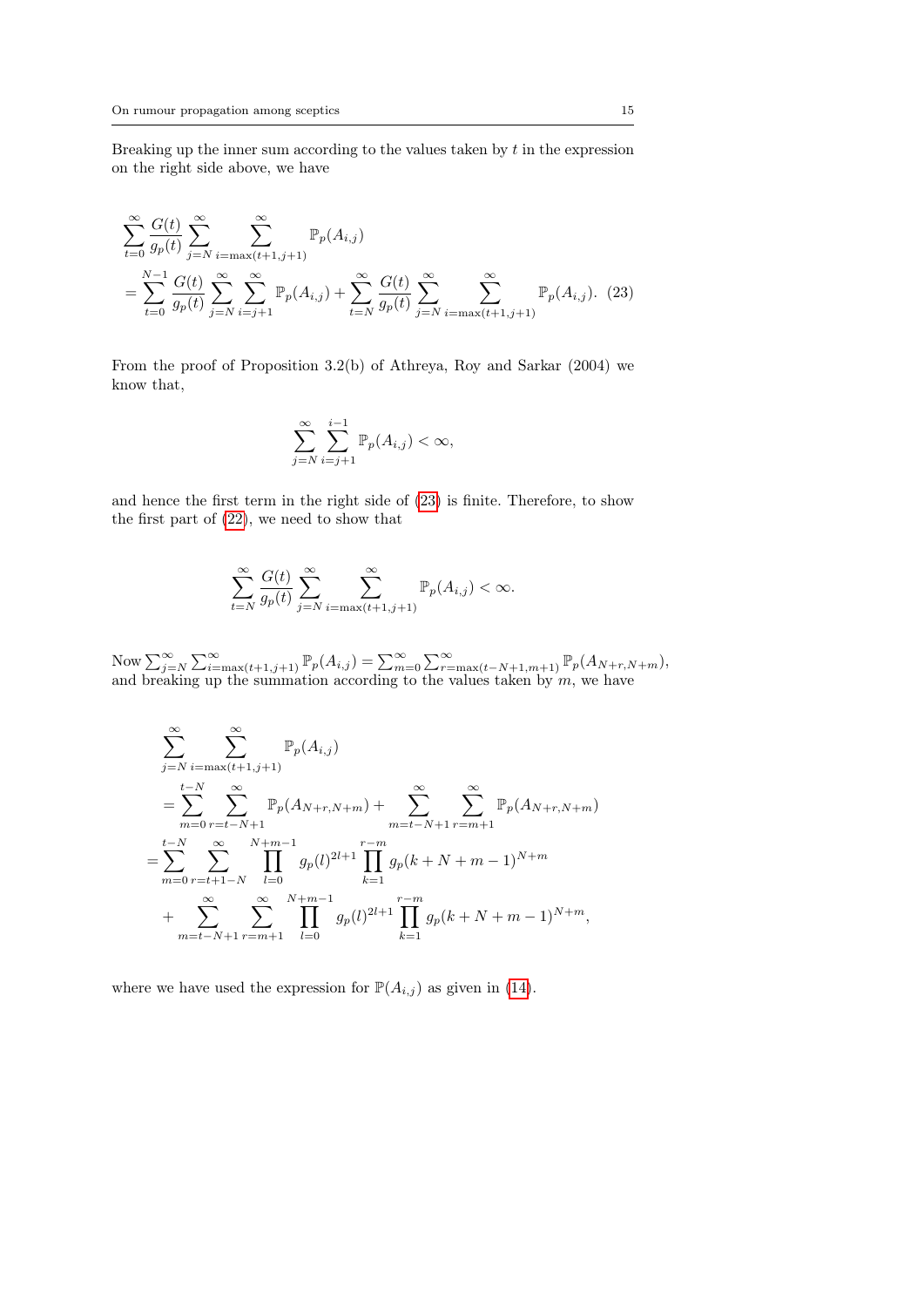To simplify the expressions we take  $\sigma_t := \frac{G(t)}{g_n(t)}$  $\frac{G(t)}{g_p(t)}$  and  $s_m :=$  $\prod^{N+m-1}$  $_{l=0}$  $g_p(l)^{2l+1}.$ Using this notation, from the previous two equations we have

$$
\sum_{t=N}^{\infty} \frac{G(t)}{g_p(t)} \sum_{j=N}^{\infty} \sum_{i=\max(t+1,j+1)}^{\infty} \mathbb{P}_p(A_{i,j})
$$
  
= 
$$
\sum_{t=N}^{\infty} \sigma_t \sum_{m=0}^{t-N} \sum_{r=t+1-N}^{\infty} s_m \prod_{k=1}^{r-m} g_p(k+N+m-1)^{N+m}
$$
  
+ 
$$
\sum_{t=N}^{\infty} \sigma_t \sum_{m=t-N+1}^{\infty} \sum_{r=m+1}^{\infty} s_m \prod_{k=1}^{r-m} g_p(k+N+m-1)^{N+m}.
$$
 (24)

We start with the first term on the right in the above equation. Reordering the sums, we have

<span id="page-15-2"></span>
$$
\sum_{t=N}^{\infty} \sigma_t \sum_{m=0}^{t-N} \sum_{r=t+1-N}^{\infty} s_m \prod_{k=1}^{r-m} g_p(k+N+m-1)^{N+m}
$$
  
= 
$$
\sum_{m=0}^{\infty} s_m \sum_{t=m+N}^{\infty} \sigma_t \sum_{r=t+1-N}^{r-m} \prod_{k=1}^{r-m} g_p(k+N+m-1)^{N+m}.
$$
 (25)

Let

<span id="page-15-1"></span>
$$
\alpha_m := s_m \sum_{t=m+N}^{\infty} \sigma_t \sum_{r=t+1-N}^{\infty} \prod_{k=1}^{r-m} g_p(k+N+m-1)^{N+m}
$$

denote the summand. Observe that

<span id="page-15-0"></span>
$$
\frac{\alpha_{m+1}}{\alpha_m} = \frac{\sum_{m+1}^{\infty} \sum_{t=m+1+N}^{\infty} \sum_{r=t+1-N}^{r=m-1} \prod_{k=1}^{m} g_p(k+N+m)^{N+m+1}}{\sum_{t=m+N}^{\infty} \sum_{r=t+1-N}^{r=L+1-N} \prod_{k=1}^{r=m} g_p(k+N+m-1)^{N+m}}
$$
\n
$$
= g_p(N+m)^{2(N+m)+1} \frac{\sum_{t=m+1+N}^{\infty} \sum_{r=t+1-N}^{r=L+1} \prod_{k=1}^{m-1} g_p(k+N+m)^{N+m+1}}{\sum_{t=m+N}^{\infty} \sum_{r=t+1-N}^{r=L+1-N} \prod_{k=1}^{r=m} g_p(k+N+m-1)^{N+m}}
$$
\n
$$
= \frac{g_p(N+m)^{N+m}}{\sum_{t=m+1+N}^{\infty} \sum_{r=t+1-N}^{r=L+1-N} \prod_{k=1}^{r=m-1} g_p(k+N+m)^{N+m+1}}
$$
\n
$$
= \frac{\sum_{t=m+1+N}^{\infty} \sum_{r=t+1-N}^{r=L+1-N} \prod_{k=1}^{r=L} g_p(k+N+m-1)^{N+m}}{\sum_{t=m+N}^{\infty} \sum_{r=t+1-N}^{r=L+1-N} \prod_{k=1}^{r=L} g_p(k+N+m-1)^{N+m}}
$$
\n(26)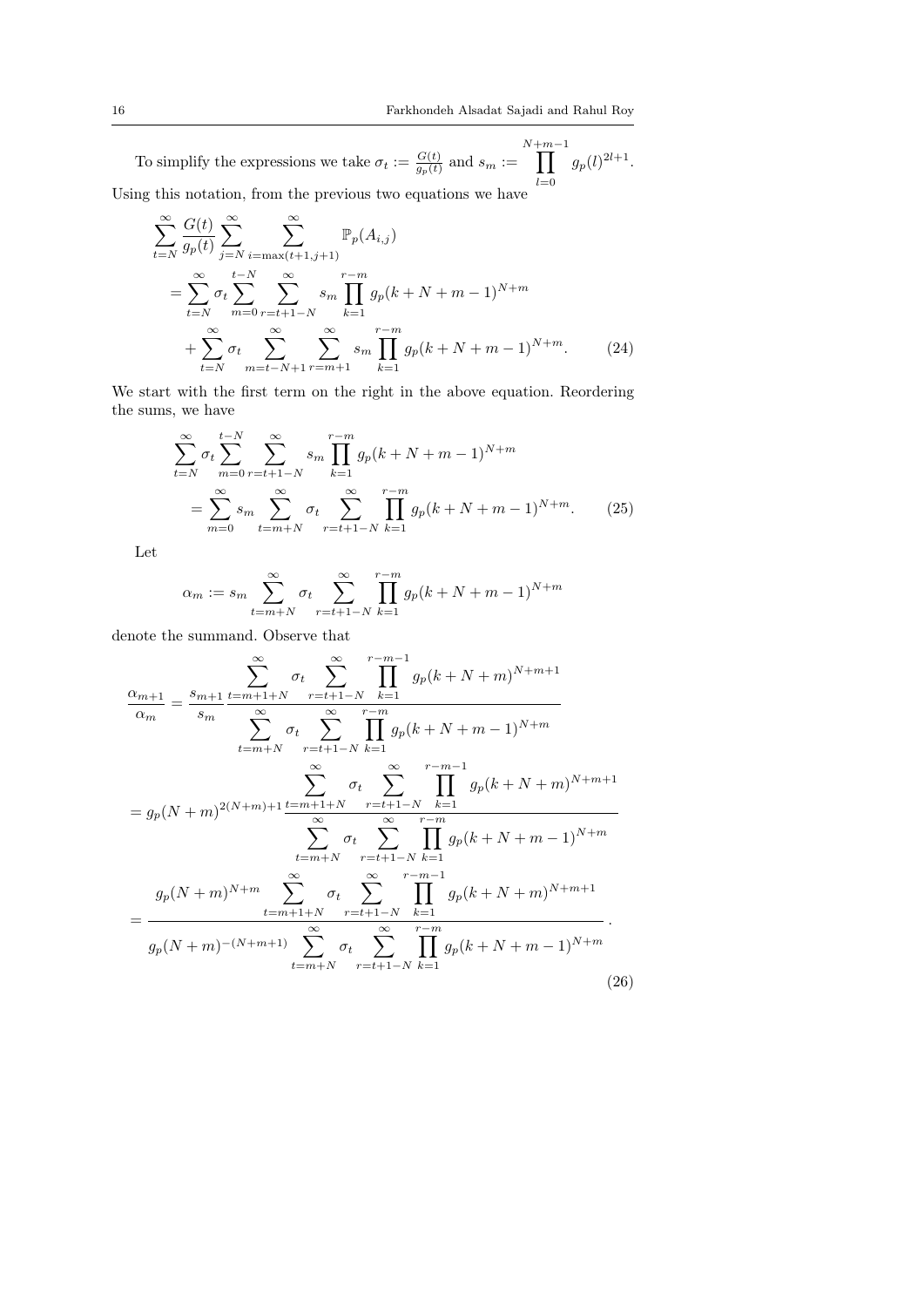For the denominator above, we see

$$
g_p(N+m)^{-(N+m+1)}\sum_{t=m+N}^{\infty} \sigma_t \sum_{r=t+1-N}^{\infty} \prod_{k=1}^{r-m} g_p(k+N+m-1)^{N+m}
$$
  
=  $\sigma_{m+N}g_p(N+m)^{-(N+m+1)}\sum_{r=m+1}^{\infty} \prod_{k=1}^{r-m} g_p(k+N+m-1)^{N+m}$   
+  $\sum_{t=m+1+N}^{\infty} \sigma_t \sum_{r=t+1-N}^{r-m-1} \prod_{k=1}^{r-m-1} g_p(k+N+m)^{N+m+1}$   
>  $\sum_{t=m+1+N}^{\infty} \sigma_t \sum_{r=t+1-N}^{\infty} \prod_{k=1}^{r-m-1} g_p(k+N+m)^{N+m+1}.$ 

While, for the numerator of [\(26\)](#page-15-0), noting that our choice of  $N$  and  $0 < a < 1$ as in [\(16\)](#page-11-2), implies  $g_p(N+m)^{N+m} < a$ , we have

$$
g_p(N+m)^{N+m} \sum_{t=m+1+N}^{\infty} \sigma_t \sum_{r=t+1-N}^{\infty} \prod_{k=1}^{r-m-1} g_p(k+N+m)^{N+m+1}
$$
  

$$
< a \sum_{t=m+1+N}^{\infty} \sigma_t \sum_{r=t+1-N}^{r-m-1} \prod_{k=1}^{r-m-1} g_p(k+N+m)^{N+m+1},
$$

with the strict inequality above holding if

$$
\sum_{t=m+1+N}^{\infty} \sigma_t \sum_{r=t+1-N}^{\infty} \prod_{k=1}^{r-m-1} g_p(k+N+m)^{N+m+1} < \infty. \tag{27}
$$

Thus, if [\(27\)](#page-16-0) holds, then, from [\(26\)](#page-15-0), we have  $\frac{\alpha_{m+1}}{\alpha_m} < a$ ; and so an application of the ratio test yields that the sum in [\(25\)](#page-15-1) is finite.

To show [\(27\)](#page-16-0) we again apply a ratio test. First we recall that from the proof of Proposition 3.2(b) of Athreya, Roy and Sarkar (2004) we have

<span id="page-16-1"></span><span id="page-16-0"></span>
$$
\sum_{i=N}^{\infty} \prod_{k=1}^{i-j} g_p(k+j)^j < \infty \text{ for } N \text{ as in our choice.} \tag{28}
$$

Let  $\tau_t := \sigma_t \sum_{r=t+1-N}^{\infty} \prod_{k=1}^{r-m-1} g_p(k+N+m)^{N+m+1}$ . From [\(28\)](#page-16-1) we have  $\tau_t < \infty$ . Also

$$
\frac{\tau_{t+1}}{\tau_t} = \frac{G(t+1)}{G(t)} g_p(t)
$$
\n
$$
\times \frac{g_p(t+1)^{N+m} \left(1 + \sum_{r=t+2-N-m}^{\infty} \prod_{k=t+2-N-m}^{r} g_p(k+N+m)^{N+m+1}\right)}{1 + g_p(t+1)^{N+m+1} \left(1 + \sum_{r=t+2-N-m}^{\infty} \prod_{k=t+2-N-m}^{r} g_p(k+N+m)^{N+m+1}\right)}.
$$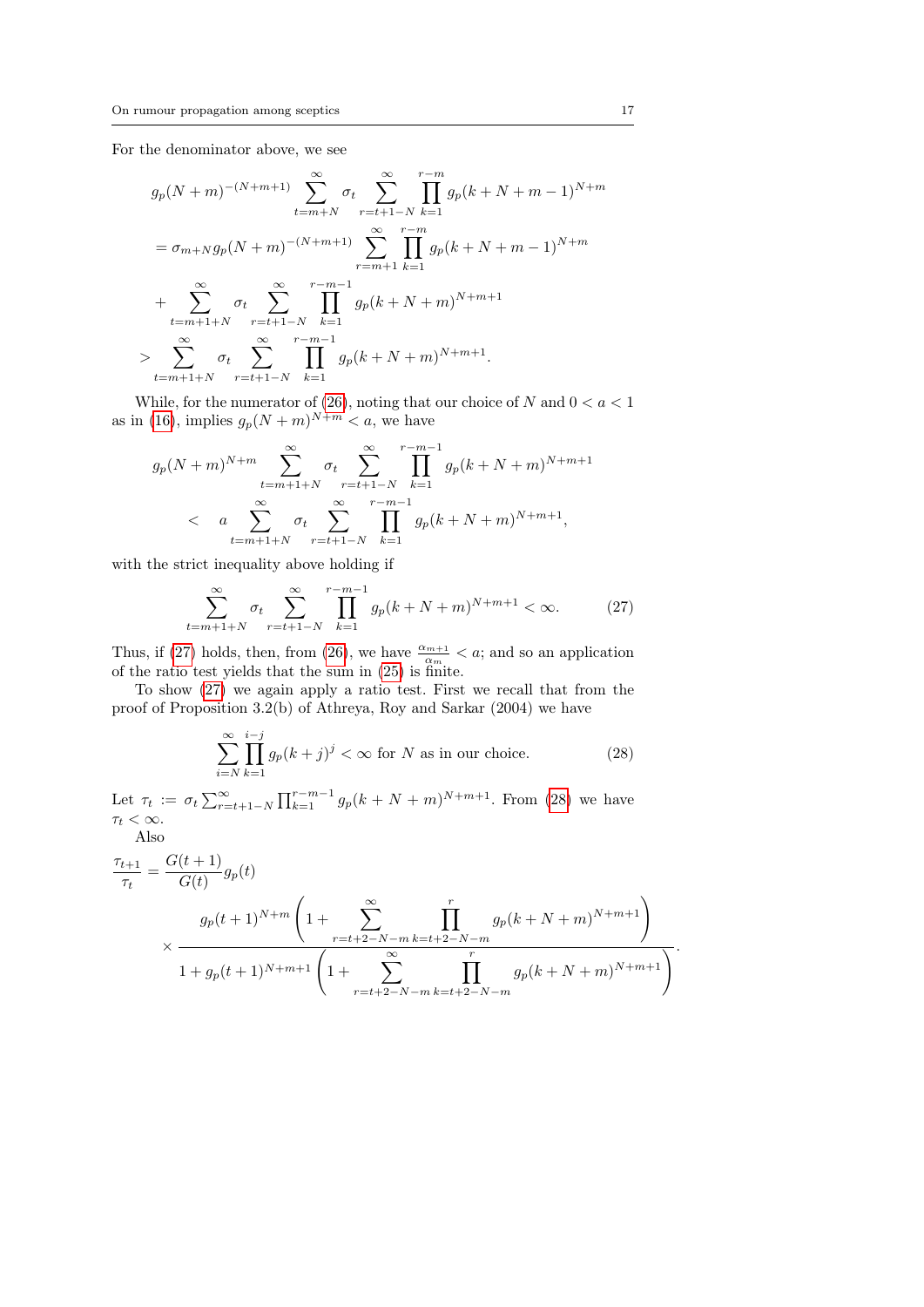From  $(28)$  we have  $r=t+2-N-m$  $\prod^r$  $k=t+2-N-m$  $g_p(k+N+m)^{N+m+1} < \infty$  and so we may obtain a  $t_0$  such that, for all  $t \geq t_0$ ,

(i) 
$$
1 \le 1 + \sum_{r=t+2-N-m}^{\infty} \prod_{k=t+2-N-m}^{r} g_p(k+N+m)^{N+m+1} < 1.1
$$
 and  
\n(ii)  $g_p(t+1)^{N+m+1} \left(1 + \sum_{r=t+2-N-m}^{\infty} \prod_{k=t+2-N-m}^{r} g_p(k+N+m)^{N+m+1}\right) > 0.9.$ 

This choice of  $t_0$  ensures that for all  $t \geq t_0$ , [\(27\)](#page-16-0) holds. Thus the first term on the right of [\(24\)](#page-15-2) is finite.

A similar calculation and a use of ratio test shows that the second term on the right of [\(24\)](#page-15-2) is finite. This shows that the first sum in [\(22\)](#page-13-0) is finite.

STEP 7: THE SECOND SUM IN  $(22)$ 

Reordering the second sum in [\(22\)](#page-13-0) and using the notation we introduced earlier, we have

$$
\sum_{i=N}^{\infty} \sum_{t=0}^{i-1} \frac{G(t)}{g_p(t)} \mathbb{P}_p(A_{i,i}) = \sum_{t=0}^{N-1} \sum_{i=N}^{\infty} \sigma_t \mathbb{P}_p(A_{i,i}) + \sum_{t=N}^{\infty} \sum_{i=t+1}^{\infty} \sigma_t \mathbb{P}_p(A_{i,i}).
$$
 (29)

From the end of Section 3.1 of Athreya, Roy and Sarkar (2004) we know that with N as above,  $\sum_{i=N}^{\infty} \sigma_t \mathbb{P}_p(A_{i,i}) < \infty$  and hence  $\sum_{t=0}^{N-1} \sum_{i=N}^{\infty} \sigma_t \mathbb{P}_p(A_{i,i}) <$ ∞.

Expanding the term  $\mathbb{P}_p(A_{i,i})$ , we have

<span id="page-17-0"></span>
$$
\sum_{t=N}^{\infty} \sum_{i=t+1}^{\infty} \sigma_t \mathbb{P}_p(A_{i,i}) = \sum_{t=N}^{\infty} \sum_{i=t+1}^{\infty} \sigma_t \prod_{l=0}^{i-1} g_p(l)^{2l+1}
$$
(30)

Taking  $a_t := \sigma_t \sum_{i=t+1}^{\infty} \prod_{l=0}^{i-1} g_p(l)^{2l+1}$  and  $l_t := \sum_{r=t+2}^{\infty} \prod_{l=t+2}^{r} g_p(l)^{2l+1}$ , we see that

$$
a_t := \sigma_t \prod_{l=1}^t g_p(l)^{2l+1} \left\{ 1 + g_p(t+1)^{2t+3} (1+l_t) \right\};
$$

from which we have

$$
\frac{a_{t+1}}{a_t} = \frac{G(t+1)}{G(t)} \frac{g_p(t)g_p(t+1)^{2t+3}(1+l_t)}{g_p(t+1)(1+g_p(t+1)^{2t+3}(1+l_t))}
$$

$$
= \frac{G(t+1)}{G(t)} \frac{g_p(t)g_p(t+1)^{2t+2}(1+l_t)}{1+g_p(t+1)^{2t+3}(1+l_t)}
$$

$$
\leq \frac{G(t+1)}{G(t)} \frac{g_p(t+1)^{2t+2}(1+l_t)}{1+g_p(t+1)^{2t+3}(1+l_t)}
$$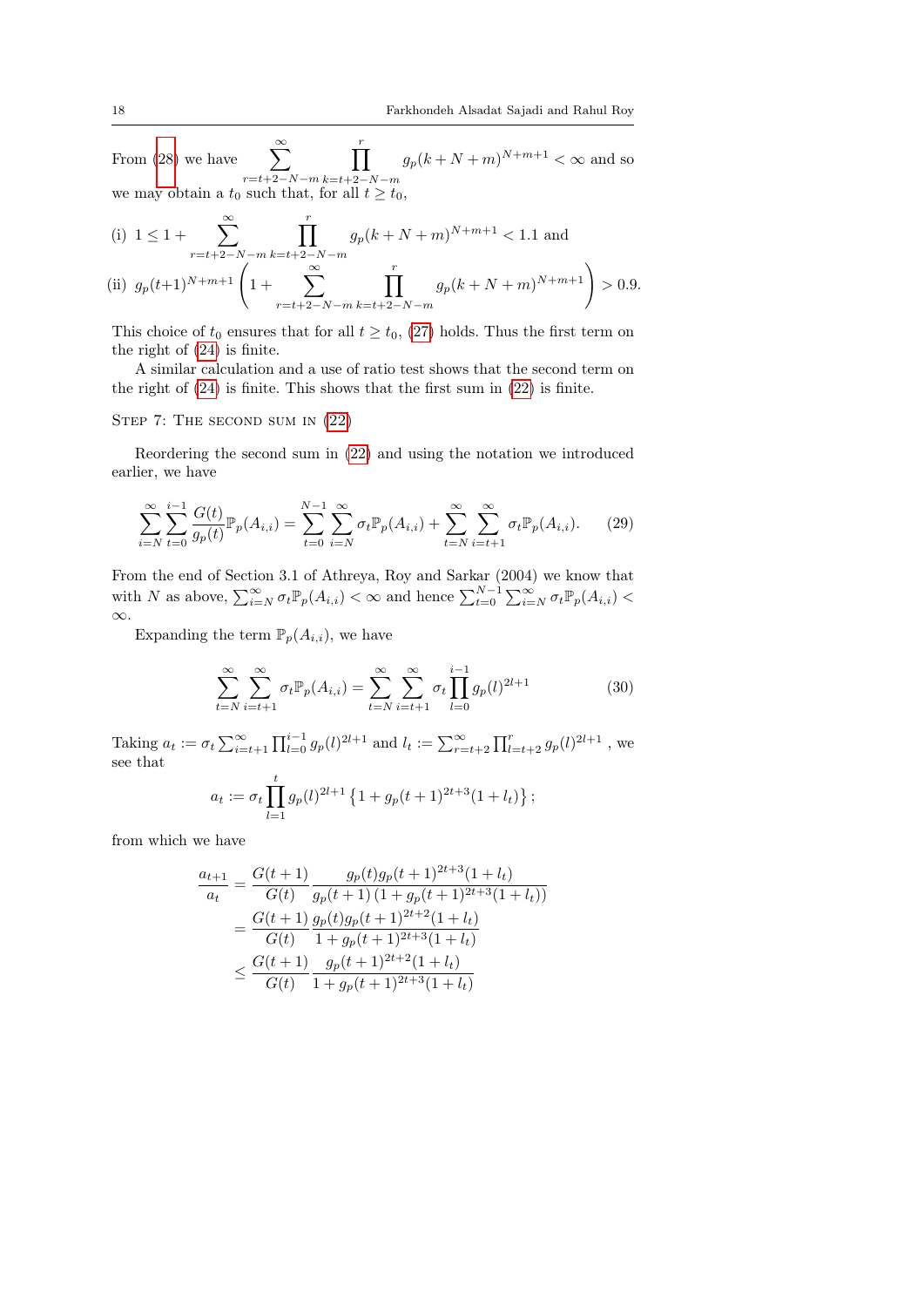Also, with  $a$  as in  $(16)$ ,

$$
\frac{\prod_{l=t+2}^{r+1} g_p(l)^{2l+1}}{\prod_{l=t+2}^r g_p(l)^{2l+1}} = g_p(r+1)^{2r+3}
$$
  

$$
< \left[1 - p \frac{p\eta}{r+1}\right]^{2r+3}
$$
  

$$
< a \text{ for } r \ge N,
$$

so, by the ratio test  $l_t < \infty$  for  $t \geq N$ . Now, since  $l_t \to 0$  as  $t \to \infty$ , from the remark following [\(16\)](#page-11-2) we may obtain a  $t_0$  such that for  $t \geq t_0$ , we have  $g_p(t+1)^{2t+2}(1+l_t) < a < 1.$  Also  $\frac{G(t+1)}{G(t)} < 1$  for all t, thus

$$
\frac{a_{t+1}}{a_t} < a \text{ for all } t \ge t_0,
$$

and by ratio test we have that the sum in [\(29\)](#page-17-0) is finite.

This completes the proof of Proposition [3](#page-5-0) (ii).  $\Box$ 

Proof of Proposition [4:](#page-5-1) Proposition [2](#page-4-1) studied the 1-dimensional case of this proposition. Since the proof is along the same lines for  $d \geq 2$ , we provide a sketch of the argument for  $d = 2$ .

Let  $L_n := \{(k, l) : \text{ either (i)}\; k = n \text{ and } 1 \leq l \leq n \text{ or (ii)}\; l = n \text{ and } 1 \leq l \leq n \text{ or (iii)}\; l = n \text{ and } 1 \leq l \leq n \text{ or (iv)}\; l = n \text{ and } 1 \leq l \leq n \text{ or (iv)}\; l = n \text{ and } 1 \leq l \leq n \text{ or (iv)}\; l = n \text{ and } 1 \leq l \leq n \text{ or (iv)}\; l = n \text{ and } 1 \leq l \leq n \text{ or (v)}\; l = n \text{ and }$  $k \leq n$  and  $A_n = \{-1, 0 \in (i + [-\rho_i, 0]^2) \text{ for some } i \in L_n \text{ with } X_i = 1\}.$ Clearly  $\mathbb{P}_p(A_n) = 1 - (1 - p \mathbb{P}(\rho \ge n + 1))^{2n-1} \sim p(2n-1) \mathbb{P}(\rho \ge n + 1)$ , so that  $\sum_{n} \mathbb{P}(A_n) = \infty$  if and only if  $\sum_{n} (2n-1)\mathbb{P}(\rho \ge n+1) = \infty$ , i.e. if and only if  $\mathbb{E}(\rho^2) = \infty$ . Thus, by an application of the Borel-Cantelli lemma, we have  $\mathbb{P}_p(\mathbf{D}_{rev} = \mathbb{N}^2) = 1$  whenever  $\mathbb{E}(\rho^2) = \infty$ .

Conversely, for  $t \in \mathbb{N}$ , let  $\bar{\mathbf{t}} = (t, t)$  and  $B_m := {\bar{\mathbf{t}}} \in \mathbf{C}_{rev}$  for all  $t \geq$ m}. We will show that, if  $\mathbb{E}(\rho^2) < \infty$ , the event  $B := \{\text{there exists } M \geq \rho\}$ 1 such that  $B_m$  occurs for all  $m \geq M$  is a null event, thereby implying that

P{there exist  $t_1, t_2, \ldots$  with  $t_i \uparrow \infty$  such that  $\bar{\mathbf{t}}_k \notin \mathbf{C}_{\text{rev}}$ } = 1

and hence the firework process does not percolate.

Towards this we first note that  $B$  is a tail event vis-à-vis the collections of random variables  $\{\chi_k\}_{k\geq 1}$  where  $\chi_k = \{X_i : i = (i_1, i_2) \in \mathbb{N}^2 \text{ with } i_1, i_2 \geq k\}.$ Moreover, for any  $\bar{t}$  as in the calculations leading to the Borel-Cantelli lemma above, we have  $\mathbb{P}\{\bar{\mathbf{t}} \notin \mathbf{C}_{rev}\} > 0$  whenever  $\mathbb{E}(\rho^2) < \infty$ . This completes the proof of Proposition [4.](#page-5-1)

#### 5 Poisson Boolean model

A comparison argument with the discrete process, as in Athreya, Roy and Sarkar (2004) gives the us the following results for the Poisson Boolean model.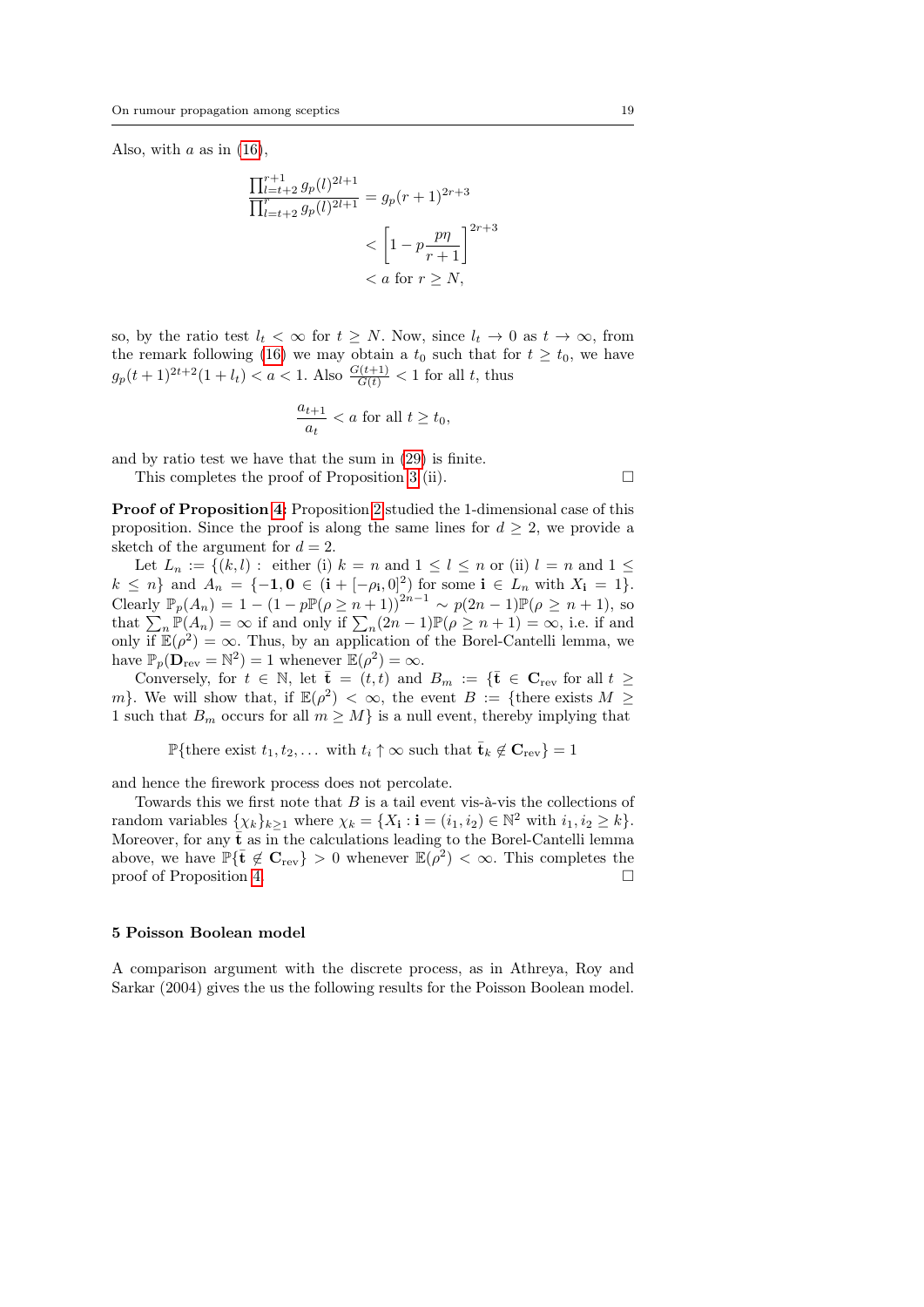Let  $x_1, x_2, \ldots$  be a Poisson process on  $(0, \infty)^d$  of intensity  $\lambda$  and  $\rho, \rho_1, \rho_2, \ldots$ be i.i.d. random variables taking values in  $(0, \infty)$ . Let

$$
D := \{ z \in (0, \infty)^d : \text{there exist distinct } x_i \text{ and } x_j \text{ with } z \in (x_i + [0, \rho_i]^d) \cap (x_j + [0, \rho_j]^d) \}.
$$

We say that  $\mathbb{R}^d_+$  is eventually doubly covered if there exists  $\mathbf{t} \in \mathbb{R}^d_+$  such that  $\mathbf{t}+\mathbb{R}^d_+\subseteq D.$ 

**Proposition 5** Let  $(X, \lambda, \rho)$  be a Poisson Boolean model on  $\mathbb{R}^d_+$  with

$$
l := \liminf_{x \to \infty} x \mathbb{P}(\rho > x) \text{ and } L := \limsup_{x \to \infty} x \mathbb{P}(\rho > x).
$$

(i) For  $d = 1$ , suppose  $0 < l \leq L < \infty$ . There exists  $1/L \leq \lambda_0 \leq 1/l$  such that

$$
\mathbb{P}(\mathbb{R}_+ \text{ is eventually doubly covered}) = \begin{cases} 0 & \text{if } \lambda < \lambda_0 \\ 1 & \text{if } \lambda > \lambda_0. \end{cases}
$$

(*ii*) For  $d \geq 2$ 

$$
\mathbb{P}(\mathbb{R}^d_+ \text{ is eventually doubly covered}) = \begin{cases} 0 & \text{if } L = 0 \\ 1 & \text{if } l > 0. \end{cases}
$$

Acknowledgements The authors acknowledge the suggestions of the referees which led to a considerable improvement of the paper. Rahul Roy also acknowledges the grant MTR/2017/000141 from DST which supported this research.

## References

1. Athreya, S., Roy, R. and Sarkar, A. (2004). On the coverage of space by random sets. Adv. Appl. Probab.  $(SGSA)$ , 36, 1–18.

2. Bertacchi, D. and Zucca, F. (2013). Rumor processes in random environment on N and on Galton-Watson trees. J. Stat. Phys., 153, 486–511.

3. Chiu, S.N, Stoyan, D., N., Kendall, W.S., V. and Mecke, J. (2013). Stochastic geometry and its applications 3rd Ed., John Wiley, Chichester.

4. Gilbert, E.N. (1961). Random plane networks, J. Soc. Indust. Appl., 22, 89–103.

5. Franceschetti, M. and Meester, R. (2007). Random Networks for Communication: From Statistical Physics to Information Systems , Cambridge University Press, Cambridge.

6. Gallo, S., Garcia, N., Junior, V. and Rodríguez, P. (2014). Rumor Processes on N and discrete renewal processes. J. Stat. Phys., 155, 591–602.